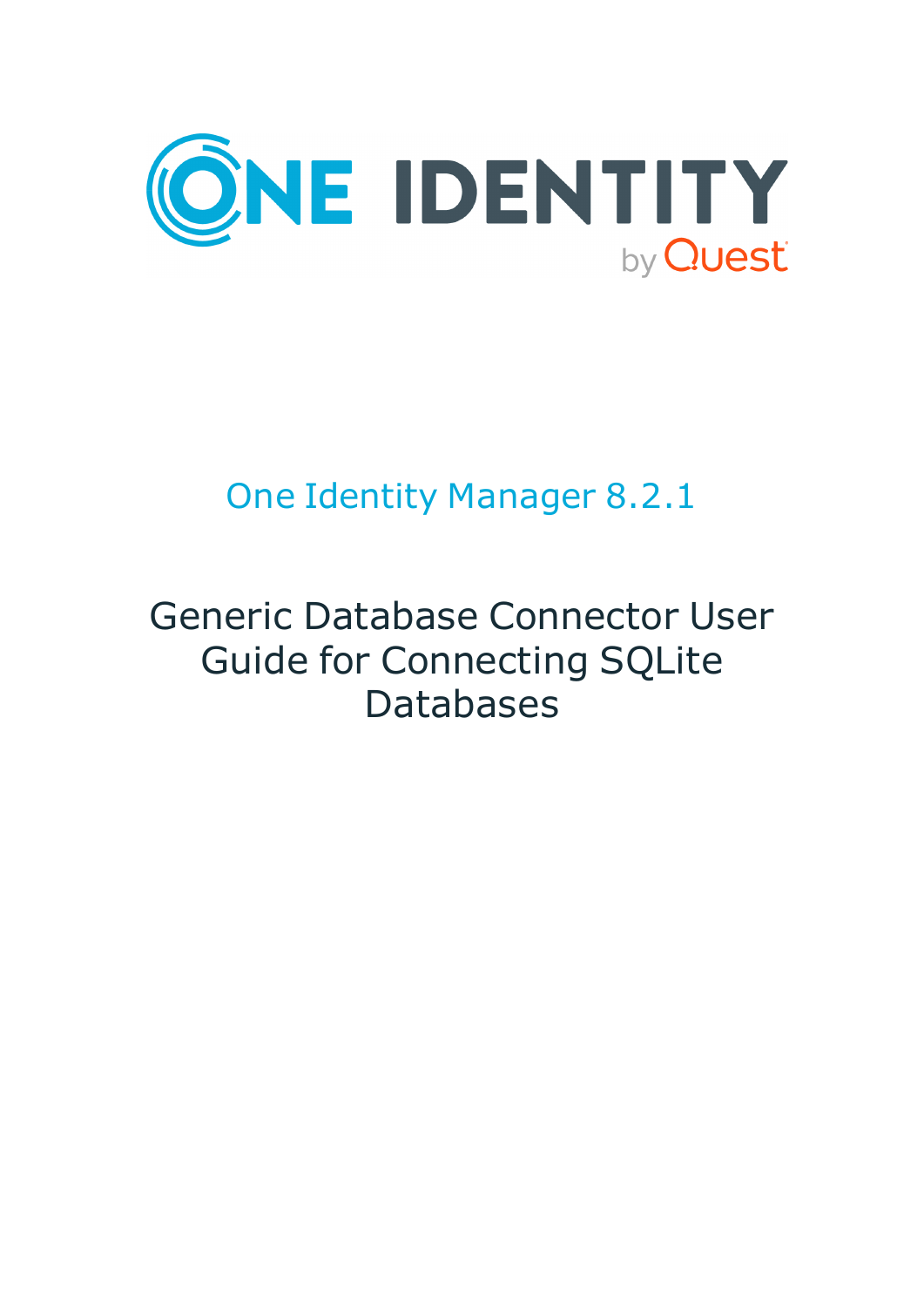#### **Copyright 2022 One Identity LLC.**

#### **ALL RIGHTS RESERVED.**

This guide contains proprietary information protected by copyright. The software described in this guide is furnished under a software license or nondisclosure agreement. This software may be used or copied only in accordance with the terms of the applicable agreement. No part of this guide may be reproduced or transmitted in any form or by any means, electronic or mechanical, including photocopying and recording for any purpose other than the purchaser's personal use without the written permission of One Identity LLC .

The information in this document is provided in connection with One Identity products. No license, express or implied, by estoppel or otherwise, to any intellectual property right is granted by this document or in connection with the sale of One Identity LLC products. EXCEPT AS SET FORTH IN THE TERMS AND CONDITIONS AS SPECIFIED IN THE LICENSE AGREEMENT FOR THIS PRODUCT, ONE IDENTITY ASSUMES NO LIABILITY WHATSOEVER AND DISCLAIMS ANY EXPRESS, IMPLIED OR STATUTORY WARRANTY RELATING TO ITS PRODUCTS INCLUDING, BUT NOT LIMITED TO, THE IMPLIED WARRANTY OF MERCHANTABILITY, FITNESS FOR A PARTICULAR PURPOSE, OR NON-INFRINGEMENT. IN NO EVENT SHALL ONE IDENTITY BE LIABLE FOR ANY DIRECT, INDIRECT, CONSEQUENTIAL, PUNITIVE, SPECIAL OR INCIDENTAL DAMAGES (INCLUDING, WITHOUT LIMITATION, DAMAGES FOR LOSS OF PROFITS, BUSINESS INTERRUPTION OR LOSS OF INFORMATION) ARISING OUT OF THE USE OR INABILITY TO USE THIS DOCUMENT, EVEN IF ONE IDENTITY HAS BEEN ADVISED OF THE POSSIBILITY OF SUCH DAMAGES. One Identity makes no representations or warranties with respect to the accuracy or completeness of the contents of this document and reserves the right to make changes to specifications and product descriptions at any time without notice. One Identity does not make any commitment to update the information contained in this document.

If you have any questions regarding your potential use of this material, contact:

One Identity LLC. Attn: LEGAL Dept 4 Polaris Way Aliso Viejo, CA 92656

Refer to our Web site ([http://www.OneIdentity.com](http://www.oneidentity.com/)) for regional and international office information.

#### **Patents**

One Identity is proud of our advanced technology. Patents and pending patents may apply to this product. For the most current information about applicable patents for this product, please visit our website at [http://www.OneIdentity.com/legal/patents.aspx](http://www.oneidentity.com/legal/patents.aspx).

#### **Trademarks**

One Identity and the One Identity logo are trademarks and registered trademarks of One Identity LLC. in the U.S.A. and other countries. For a complete list of One Identity trademarks, please visit our website at [www.OneIdentity.com/legal](http://www.oneidentity.com/legal). All other trademarks are the property of their respective owners.

#### **Legend**

- **WARNING: A WARNING icon highlights a potential risk of bodily injury or property damage, for which industry-standard safety precautions are advised. This icon is often associated with electrical hazards related to hardware.**
- **CAUTION: A CAUTION icon indicates potential damage to hardware or loss of data if** A **instructions are not followed.**

One Identity Manager Generic Database Connector User Guide for Connecting SQLite Databases Updated - 27 April 2022, 02:27 Version - 8.2.1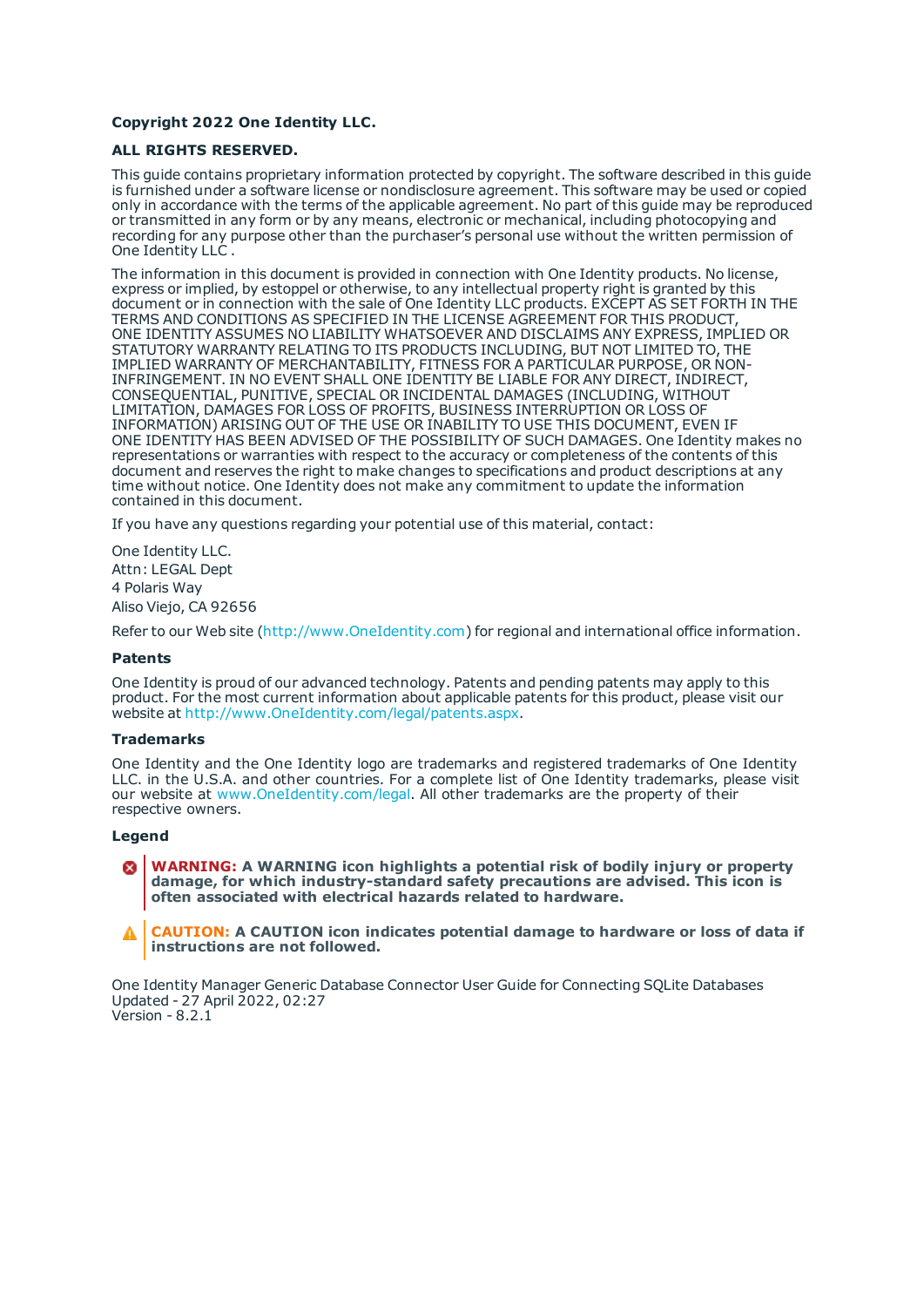## **Contents**

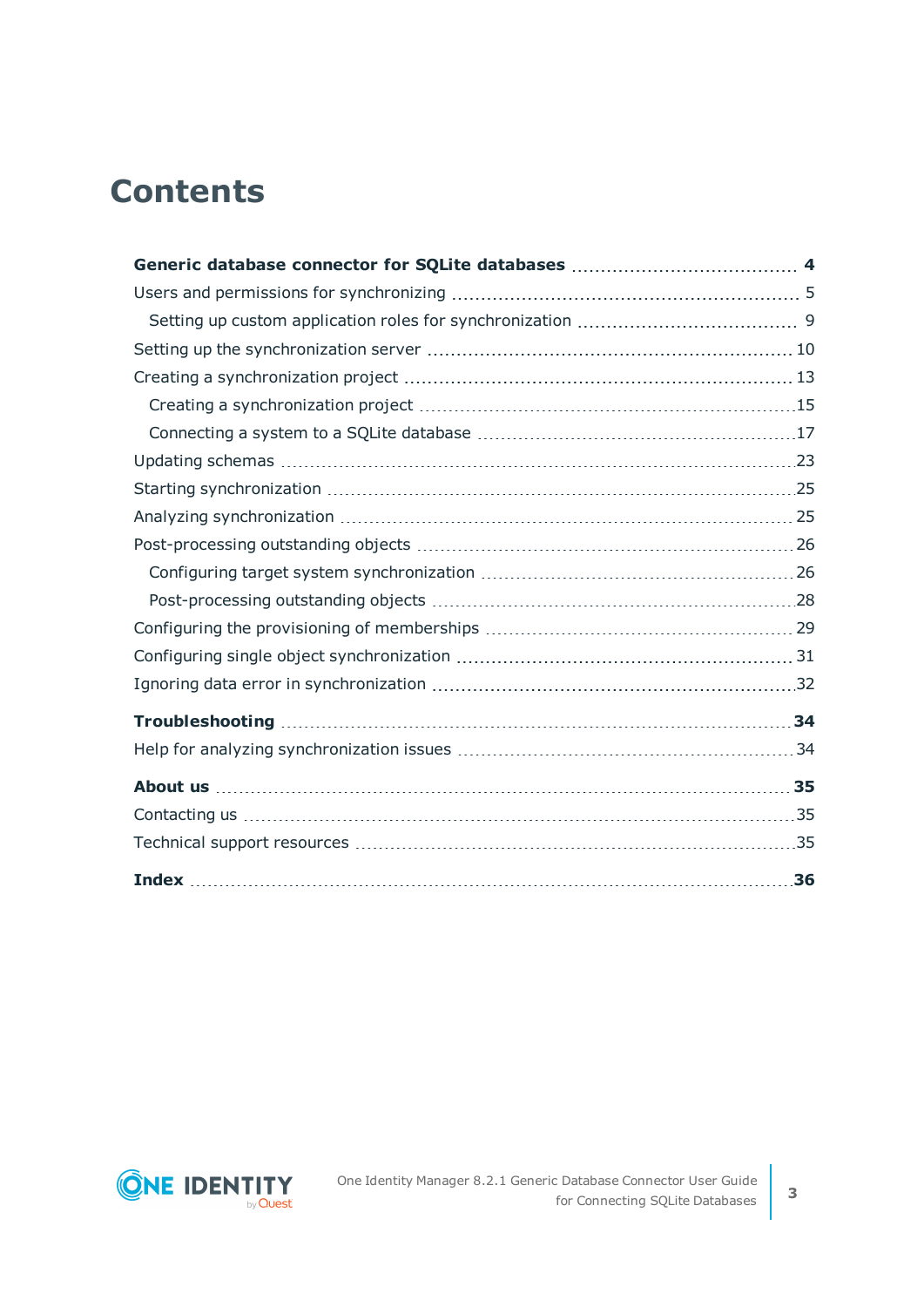# <span id="page-3-0"></span>**Generic database connector for SQLite databases**

With this generic database connector, you can synchronize external databases with the One Identity Manager database. One Identity Manager supports connecting to SQLite databases, amongst others.

The generic database connector cannot load any random external database system data configuration. For example, custom data types and columns containing value list are not currently supported.

The generic database connection does not provide a project template for setting up synchronization. You must create synchronization configuration components (such as mappings, workflows or start up configurations) manually after the synchronization project has been saved.

In the Synchronization Editor, external database tables and columns are referenced as schema types and schema properties.

### *To set up synchronization with a database*

- 1. Install and configure a synchronization server and declare the server as a Job server in One Identity Manager.
- 2. Provide One Identity Manager users with the required permissions for setting up synchronization and post-processing synchronization objects.
- 3. Create a synchronization project with the Synchronization Editor.

### **Detailed information about this topic**

- Setting up the [synchronization](#page-9-0) server on page  $10$
- $\cdot$  Users and permissions for [synchronizing](#page-4-0) on page  $5$
- $\cdot$  Creating a [synchronization](#page-12-0) project on page 13

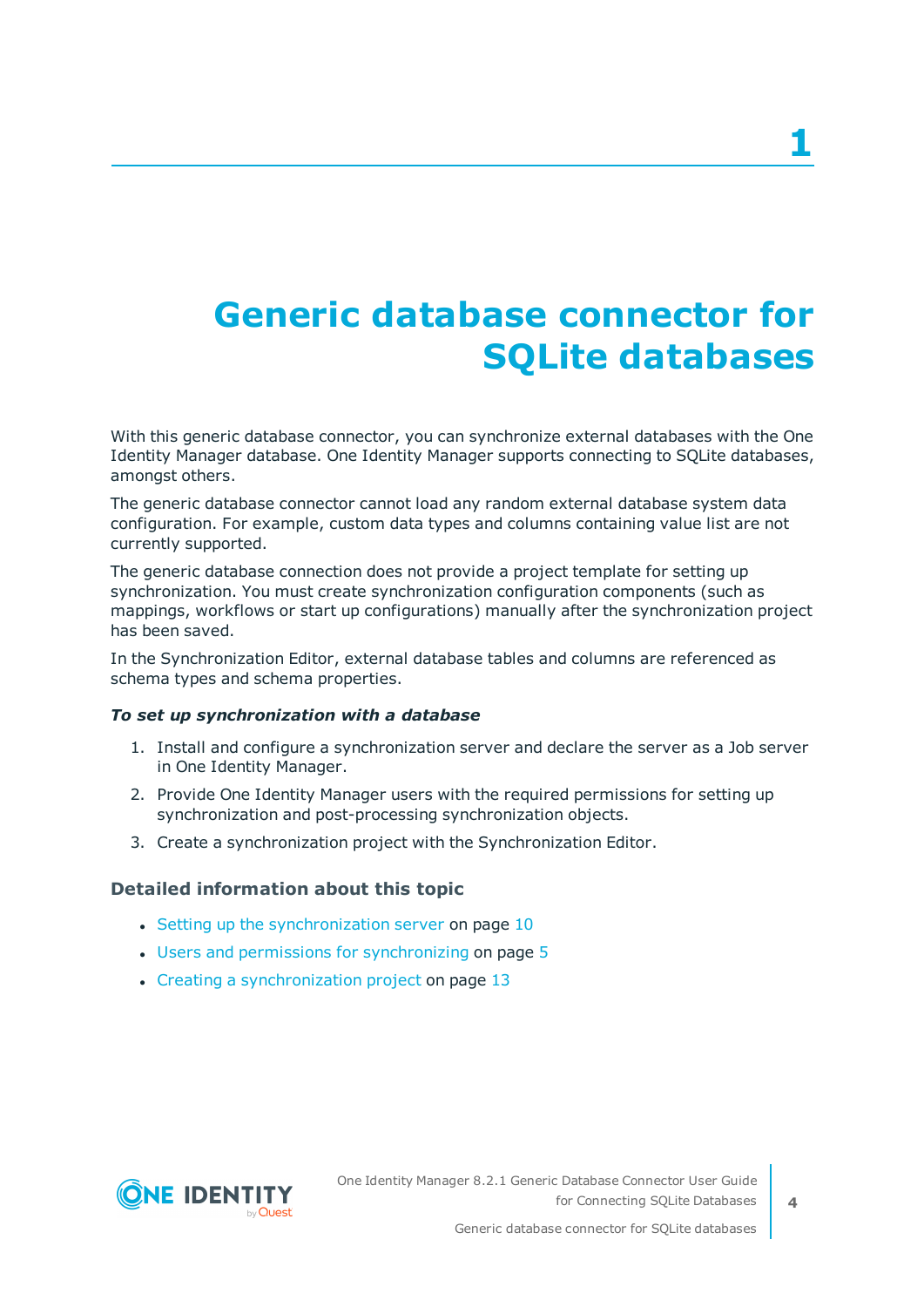# <span id="page-4-0"></span>**Users and permissions for synchronizing**

In the synchronization with the database connectors, there are three use cases for mapping synchronization objects in the One Identity Manager data model.

- 1. Mapping custom target systems
- 2. Mapping default tables (for example Person or Department)
- 3. Mapping custom tables

In the case of One Identity Manager tools non role-based login, it is sufficient to add a system user in the **DPR\_EditRights\_Methods** and **QBM\_LaunchPad** permissions groups. For more information about system users and permissions groups, see the *One Identity Manager Authorization and Authentication Guide*.

| User                                                             | Tasks                                                                                                                                        |  |  |
|------------------------------------------------------------------|----------------------------------------------------------------------------------------------------------------------------------------------|--|--|
| One Identity Manager<br>administrators                           | One Identity Manager administrator and administrative system<br>users Administrative system users are not added to application<br>roles.     |  |  |
|                                                                  | One Identity Manager administrators:                                                                                                         |  |  |
|                                                                  | • Create customized permissions groups for application<br>roles for role-based login to administration tools in the<br>Designer as required. |  |  |
|                                                                  | • Create system users and permissions groups for non role-<br>based login to administration tools in the Designer as<br>required.            |  |  |
|                                                                  | • Enable or disable additional configuration parameters in<br>the Designer as required.                                                      |  |  |
|                                                                  | • Create custom processes in the Designer as required.                                                                                       |  |  |
|                                                                  | • Create and configure schedules as required.                                                                                                |  |  |
| System users in the<br>DPR_EditRights_                           | • Configure and start synchronization in the<br>Synchronization Editor.                                                                      |  |  |
| <b>Methods</b> permissions<br>group                              | • Edit the synchronization's target system types as well as<br>outstanding objects in the Manager.                                           |  |  |
| System users in the<br><b>QBM_LaunchPad</b><br>permissions group | • Working with the Launchpad.                                                                                                                |  |  |

### **Table 1: Users and permissions groups for non role-based login**



**5**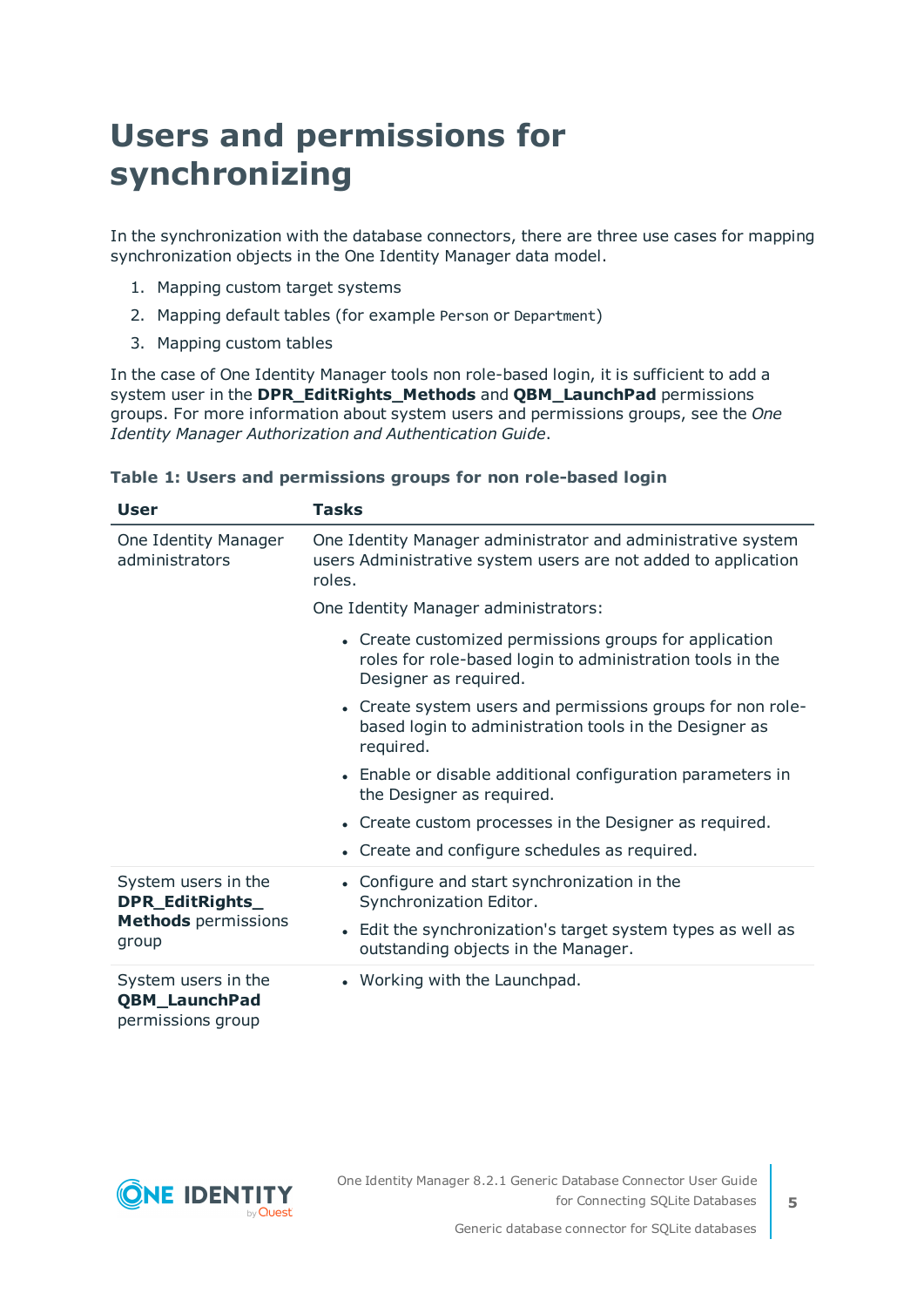There are different steps required for role-based login, in order to equip One Identity Manager users with the required permissions for setting up synchronization and postprocessing of synchronization objects.

|               | Table 2: User and permissions groups for role-based login: Mapped as custom |  |  |  |
|---------------|-----------------------------------------------------------------------------|--|--|--|
| target system |                                                                             |  |  |  |

| <b>User</b>                            | <b>Tasks</b>                                                                                                                                 |
|----------------------------------------|----------------------------------------------------------------------------------------------------------------------------------------------|
| One Identity Manager<br>administrators | One Identity Manager administrator and administrative system<br>users Administrative system users are not added to application<br>roles.     |
|                                        | One Identity Manager administrators:                                                                                                         |
|                                        | • Create customized permissions groups for application<br>roles for role-based login to administration tools in the<br>Designer as required. |
|                                        | • Create system users and permissions groups for non role-<br>based login to administration tools in the Designer as<br>required.            |
|                                        | • Enable or disable additional configuration parameters in<br>the Designer as required.                                                      |
|                                        | • Create custom processes in the Designer as required.                                                                                       |
|                                        | • Create and configure schedules as required.                                                                                                |
| Target system<br>administrators        | Target system administrators must be assigned to the Target<br>systems   Administrators application role.                                    |
|                                        | Users with this application role:                                                                                                            |
|                                        | • Administer application roles for individual target system<br>types.                                                                        |
|                                        | • Specify the target system manager.                                                                                                         |
|                                        | • Set up other application roles for target system managers<br>if required.                                                                  |
|                                        | • Specify which application roles for target system<br>managers are mutually exclusive.                                                      |
|                                        | • Authorize other employees to be target system<br>administrators.                                                                           |
|                                        | • Do not assume any administrative tasks within the target<br>system.                                                                        |
| Target system<br>managers              | Target system managers must be assigned to the Target<br>systems   Custom target systems application role or a<br>child application role.    |
|                                        | Users with this application role:                                                                                                            |
|                                        | • Assume administrative tasks for the target system.                                                                                         |

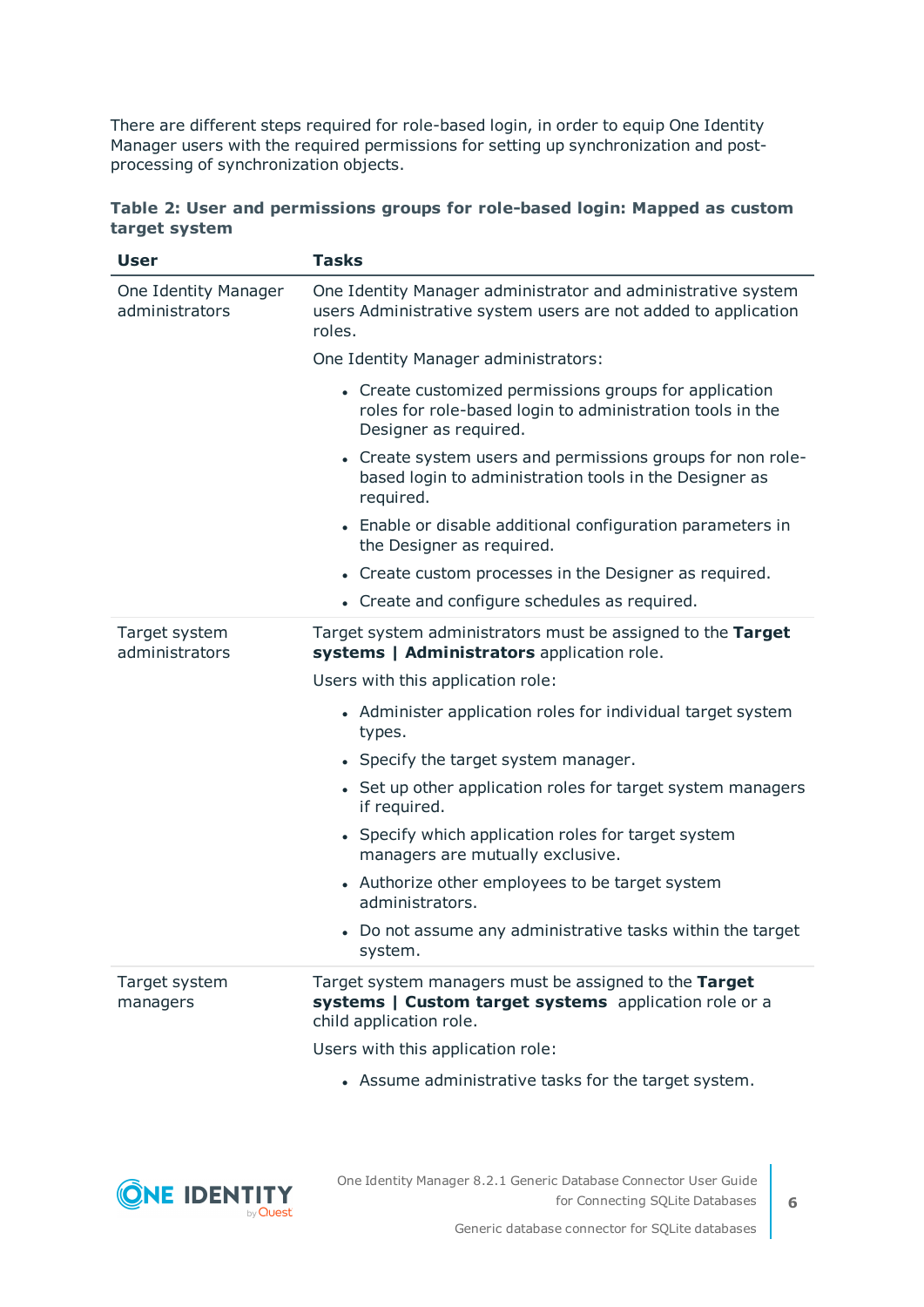| User | Tasks                                                                                                                                           |
|------|-------------------------------------------------------------------------------------------------------------------------------------------------|
|      | • Create, change, or delete target system objects.                                                                                              |
|      | • Edit password policies for the target system.                                                                                                 |
|      | • Prepare groups to add to the IT Shop.                                                                                                         |
|      | • Can add employees who have another identity than the<br><b>Primary identity.</b>                                                              |
|      | • Configure synchronization in the Synchronization Editor<br>and define the mapping for comparing target systems and<br>One Identity Manager.   |
|      | • Edit the synchronization's target system types and<br>outstanding objects.                                                                    |
|      | • Authorize other employees within their area of<br>responsibility as target system managers and create child<br>application roles if required. |

### **Table 3: User and permissions groups for role-based login: Default table mapping**

|                                        | <b>User</b> | <b>Tasks</b>                                                                                                                                 |
|----------------------------------------|-------------|----------------------------------------------------------------------------------------------------------------------------------------------|
| One Identity Manager<br>administrators |             | One Identity Manager administrator and administrative system<br>users Administrative system users are not added to application<br>roles.     |
|                                        |             | One Identity Manager administrators:                                                                                                         |
|                                        |             | • Create customized permissions groups for application<br>roles for role-based login to administration tools in the<br>Designer as required. |
|                                        |             | • Create system users and permissions groups for non role-<br>based login to administration tools in the Designer as<br>required.            |
|                                        |             | • Enable or disable additional configuration parameters in<br>the Designer as required.                                                      |
|                                        |             | • Create custom processes in the Designer as required.                                                                                       |
|                                        |             | • Create and configure schedules as required.                                                                                                |
|                                        |             | Custom application role Users with this application role:                                                                                    |
|                                        |             | • Configure and start synchronization in the<br>Synchronization Editor.                                                                      |
|                                        |             | • Edit the synchronization's target system types as well as<br>outstanding objects in the Manager.                                           |
|                                        |             | The application role gets its permissions through a custom<br>permissions group and the vi_4_SYNCPROJECT_ADMIN<br>permissions group.         |
|                                        |             |                                                                                                                                              |



**7**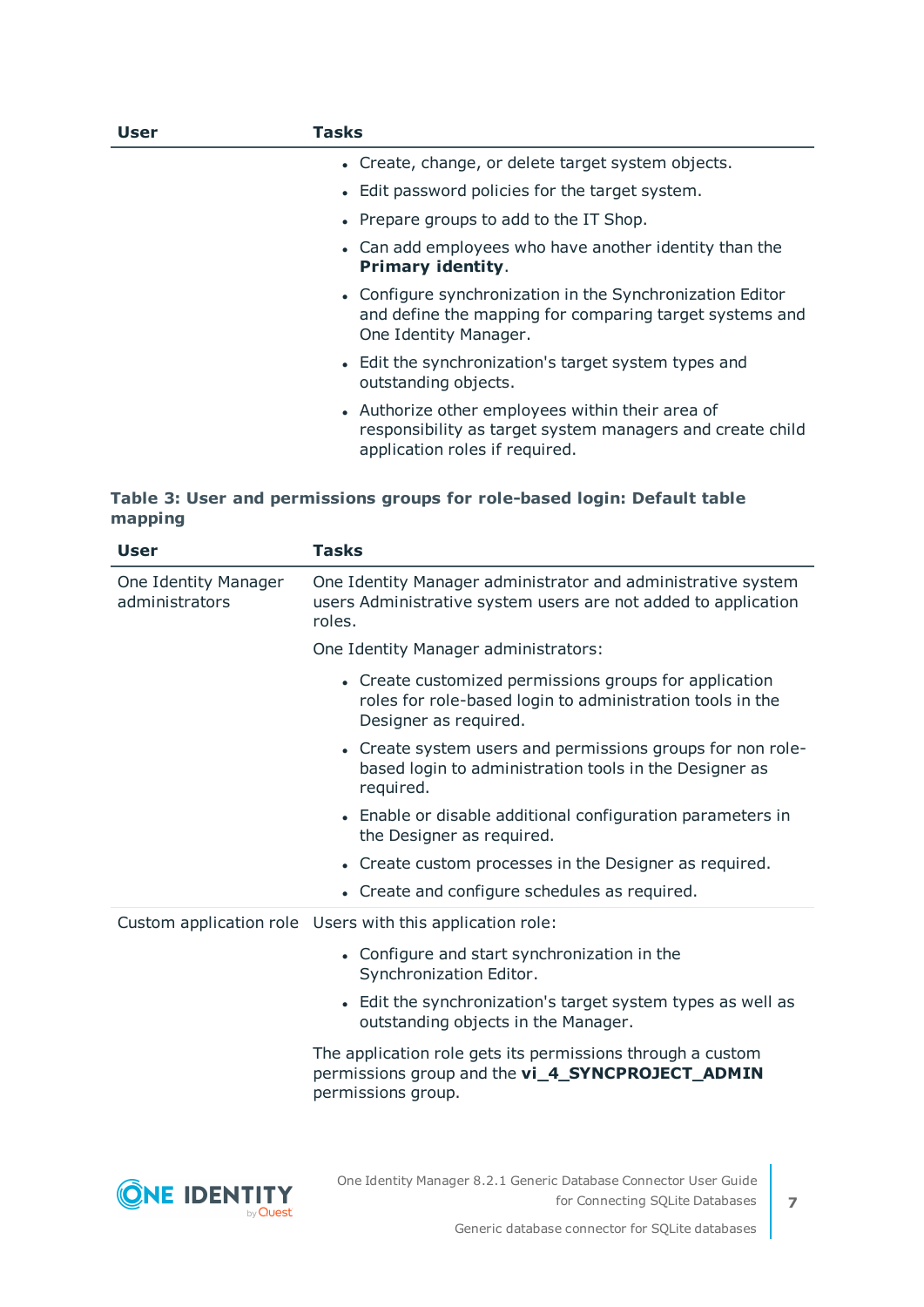### **Table 4: Users and permissions groups for role-based login: Custom table mapping**

| <b>User</b>                            | <b>Tasks</b>                                                                                                                                                                                                                                           |  |  |  |  |
|----------------------------------------|--------------------------------------------------------------------------------------------------------------------------------------------------------------------------------------------------------------------------------------------------------|--|--|--|--|
| One Identity Manager<br>administrators | One Identity Manager administrator and administrative system<br>users Administrative system users are not added to application<br>roles.                                                                                                               |  |  |  |  |
|                                        | One Identity Manager administrators:                                                                                                                                                                                                                   |  |  |  |  |
|                                        | • Create customized permissions groups for application<br>roles for role-based login to administration tools in the<br>Designer as required.                                                                                                           |  |  |  |  |
|                                        | • Create system users and permissions groups for non role-<br>based login to administration tools in the Designer as<br>required.                                                                                                                      |  |  |  |  |
|                                        | • Enable or disable additional configuration parameters in<br>the Designer as required.                                                                                                                                                                |  |  |  |  |
|                                        | • Create custom processes in the Designer as required.                                                                                                                                                                                                 |  |  |  |  |
|                                        | • Create and configure schedules as required.                                                                                                                                                                                                          |  |  |  |  |
| Application roles for<br>custom tasks  | Administrators must be assigned to the <b>Custom</b>  <br>Administrators application role.                                                                                                                                                             |  |  |  |  |
|                                        | Users with this application role:                                                                                                                                                                                                                      |  |  |  |  |
|                                        | • Administrate custom application roles.                                                                                                                                                                                                               |  |  |  |  |
|                                        | • Set up other application roles for managers if required.                                                                                                                                                                                             |  |  |  |  |
| Manager for custom<br>tasks            | Managers must be assigned to the Custom   Managers<br>application role or a child role.                                                                                                                                                                |  |  |  |  |
|                                        | Users with this application role:                                                                                                                                                                                                                      |  |  |  |  |
|                                        | • Add custom task in One Identity Manager.                                                                                                                                                                                                             |  |  |  |  |
|                                        | • Configure and start synchronization in the<br>Synchronization Editor.                                                                                                                                                                                |  |  |  |  |
|                                        | • Edit the synchronization's target system types as well as<br>outstanding objects in the Manager.                                                                                                                                                     |  |  |  |  |
|                                        | You can use these application roles, for example, to guarantee<br>One Identity Manager user permissions on custom tables or<br>columns. All application roles that you define here must obtain<br>their permissions through custom permissions groups. |  |  |  |  |
|                                        | The application role gets its permissions through a custom<br>permissions group and the vi_4_SYNCPROJECT_ADMIN<br>permissions group.                                                                                                                   |  |  |  |  |

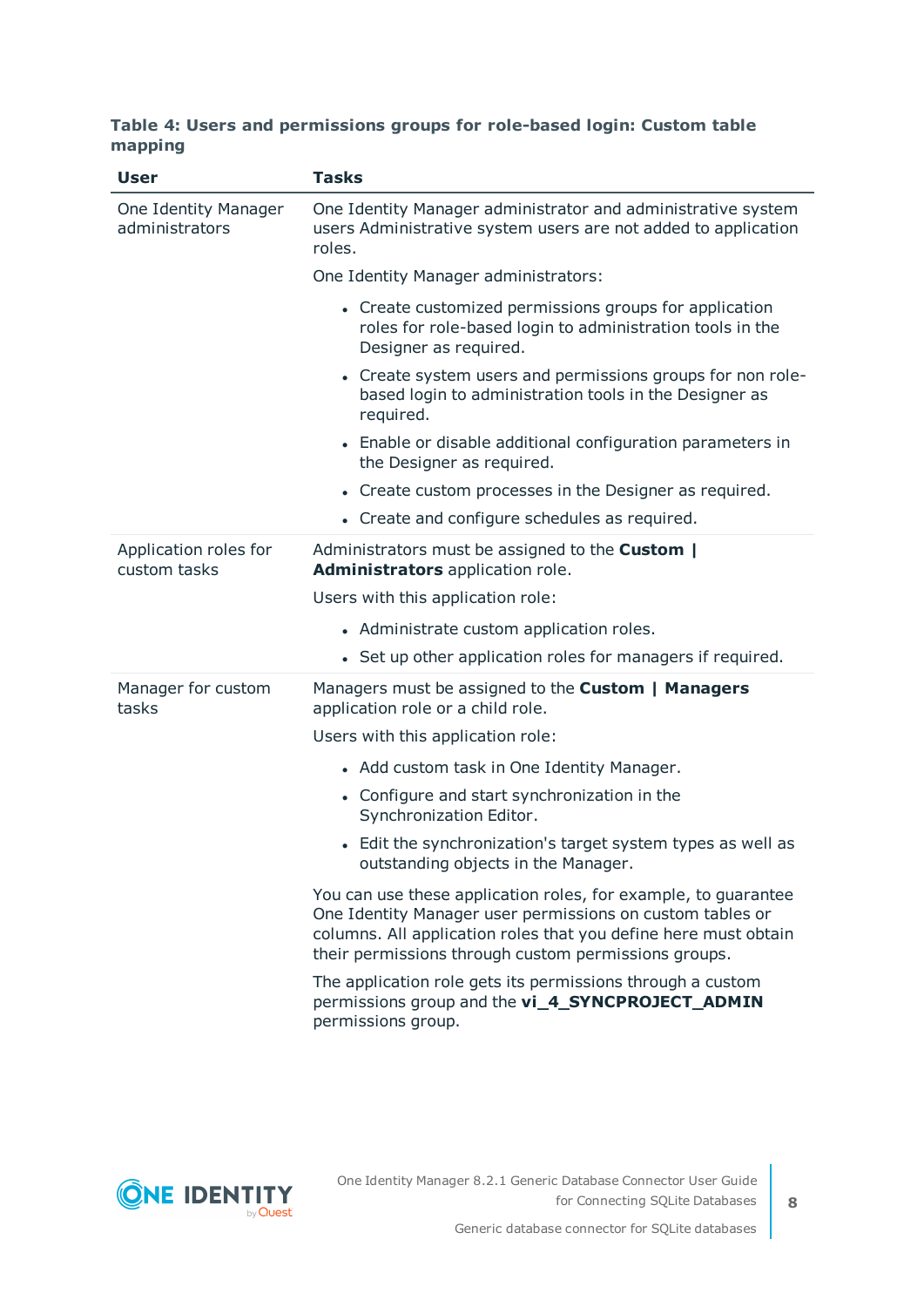### *To configure synchronization projects and target system synchronization (in the use cases 2 and 3)*

- 1. Set up a custom permissions group with all permissions for configuring synchronization and editing synchronization objects.
- 2. Assign a custom application role to this permissions group.

### **Detailed information about this topic**

• Setting up custom application roles for [synchronization](#page-8-0) on page 9

### <span id="page-8-0"></span>**Setting up custom application roles for synchronization**

For role-based login, create a custom application role to guarantee One Identity Manager users the necessary permissions for configuring synchronization and handling outstanding objects. This application role obtains the required permissions by using a custom permissions group.

### *To set up an application role for synchronization (use case 2):*

- 1. In the Manager, select the default application role to use to edit the objects you want to synchronization.
	- Establish the application role's default permissions group.

If you want to import employee data, for example, select the **Identity Management | Employees | Administrators** application role. The default permissions group of this application role is **vi\_4\_PERSONADMIN**.

- 2. In the Designer, create a new permissions group .
	- <sup>l</sup> Set the **Only use for role based authentication** option.
- 3. Make the new permissions group dependent on the **vi\_4\_SYNCPROJECT\_ADMIN** permissions group.

Then the **vi\_4\_SYNCPROJECT\_ADMIN** permissions groups must be assigned as the parent permissions group. This means that the new permissions group inherits the properties.

4. Make the new permissions group dependent on the default permissions group of the selected default application role.

Then the default permissions groups must be assigned as the parent permissions group. This means that the new permissions group inherits the properties.

- 5. Save the changes.
- 6. In the Manager, create a new application role.

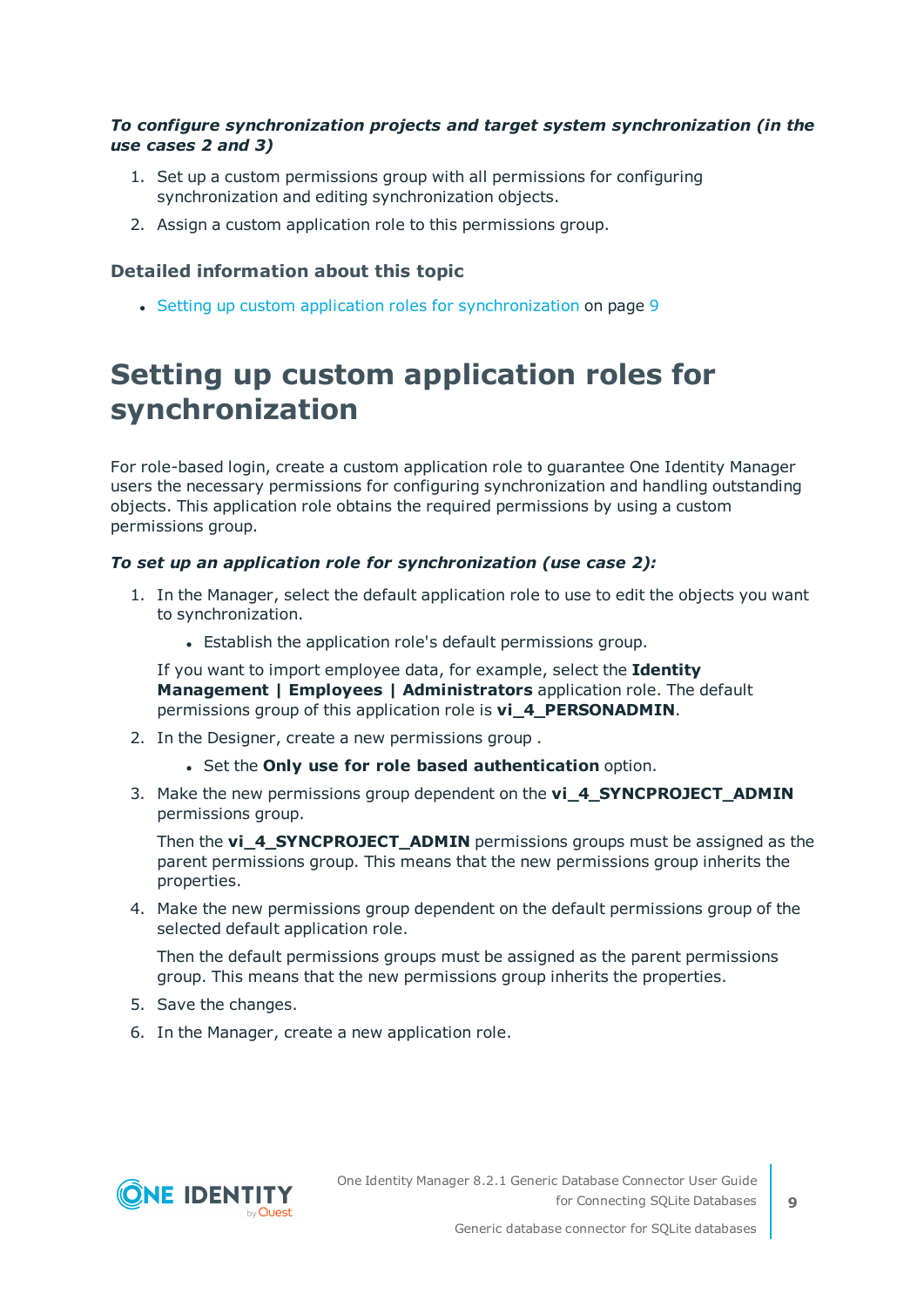- a. Assign the selected application role to be the parent application role.
- b. Assign the newly created permissions group.
- 7. Assign employees to this application role.
- 8. Save the changes.

### *To set up an application role for synchronization (use case 3):*

- 1. In the Designer, create a new permissions group for custom tables that are populated by synchronization.
	- <sup>l</sup> Set the **Only use for role based authentication** option.
- 2. Guarantee this permissions group all the required permissions to the custom tables.
- 3. Create another permissions group for synchronization.
	- <sup>l</sup> Set the **Only use for role based authentication** option.
- 4. Make the permissions group for synchronization dependent on the permissions group for custom tables.

Then the permissions group for custom tables must be assigned as the parent permissions group. This means the permissions groups for synchronization inherits its properties.

5. Make the permissions group for synchronization dependent on the **vi\_4\_ SYNCPROJECT\_ADMIN** permissions group.

Then the **vi\_4\_SYNCPROJECT\_ADMIN** permissions groups must be assigned as the parent permissions group. This means the permissions groups for synchronization inherits its properties.

- 6. Save the changes.
- 7. In the Manager, create a new application role.
	- a. Assign the **Custom | Managers** application role as the parent application role.
	- b. Assign the permissions group for the synchronization.
- 8. Assign employees to this application role.
- 9. Save the changes.

For more information about setting up application roles and permissions groups, see the *One Identity Manager Authorization and Authentication Guide*.

# <span id="page-9-0"></span>**Setting up the synchronization server**

A server with the following software must be available for setting up synchronization:

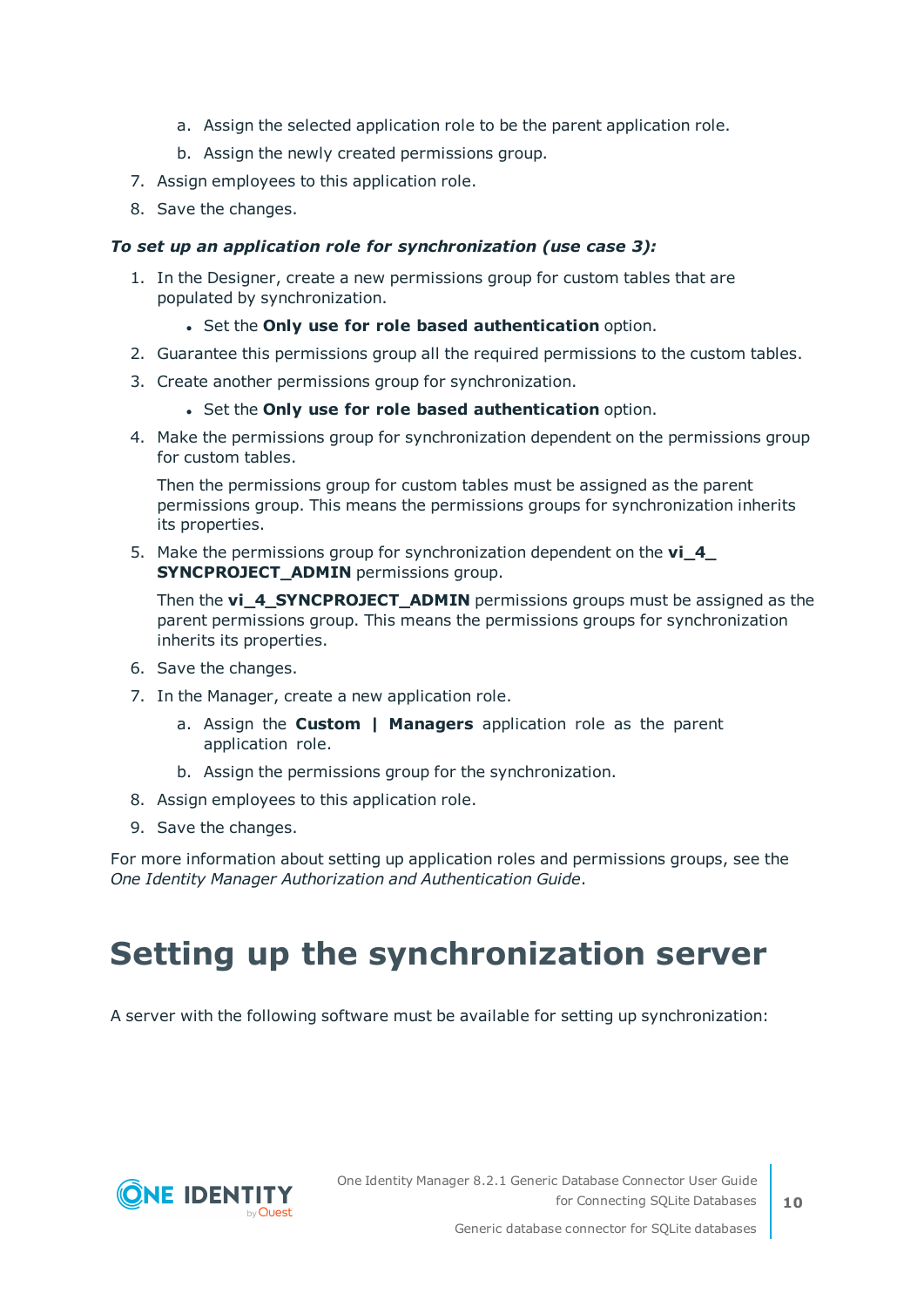- One Identity Manager Service
	- Install One Identity Manager components with the installation wizard.
		- 1. Select **Select installation modules with existing database**.
		- 2. Select the **Server | Job server** machine role.

For more information about system requirements for installing the One Identity Manager Service, see the *One Identity Manager Installation Guide*.

The synchronization server must be declared as a Job server in One Identity Manager.

Use the One Identity Manager Service to install the Server Installer. The program runs the following steps:

- Sets up a Job server.
- Specifies machine roles and server function for the Job server.
- Remotely installs One Identity Manager Service components corresponding to the machine roles.
- Configures the One Identity Manager Service.
- Starts the One Identity Manager Service.

NOTE: The program performs a remote installation of the One Identity Manager Service. Local installation of the service is not possible with this program.

To remotely install the One Identity Manager Service, you must have an administrative workstation on which the One Identity Manager components are installed. For detailed information about installing a workstation, see the *One Identity Manager Installation Guide*.

NOTE: To generate processes for the Job server, you need the provider, connection parameters, and the authentication data. By default, this information is determined from the database connection data. If the Job server runs through an application server, you must configure extra connection data in the Designer. For detailed information about setting up Job servers, see the *One Identity Manager Configuration Guide*.

### *To remotely install and configure One Identity Manager Service on a server*

- 1. Start the Server Installer program on your administrative workstation.
- 2. On the **Database connection** page, enter the valid connection credentials for the One Identity Manager database.
- 3. On the **Server properties** page, specify the server on which you want to install the One Identity Manager Service.
	- a. Select a Job server from the **Server** menu.

 $- OR -$ 

To create a new Job server, click **Add**.

b. Enter the following data for the Job server.

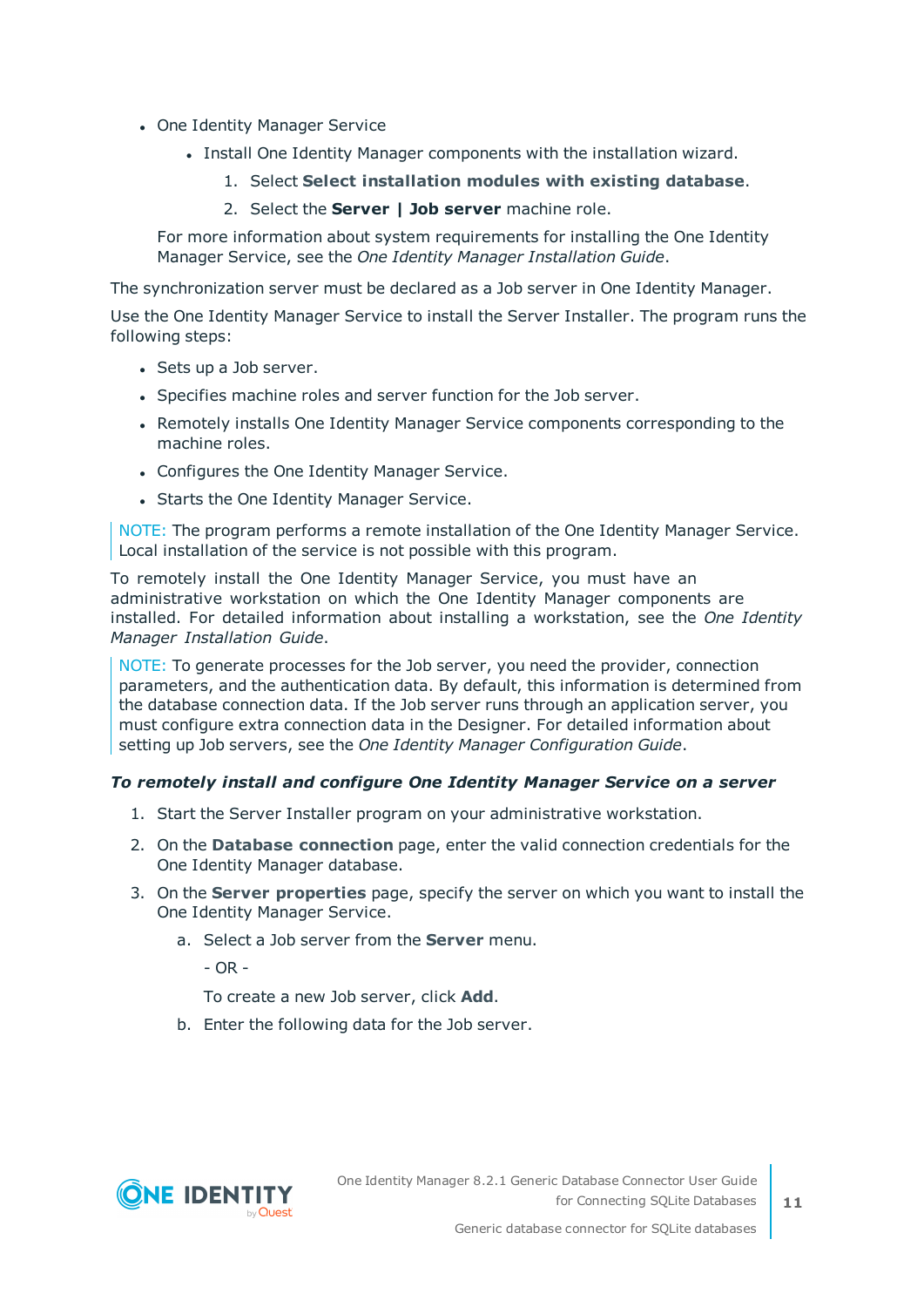- **Server: Name of the Job server.**
- **Queue**: Name of the queue to handle the process steps. Each Job server within the network must have a unique queue identifier. The process steps are requested by the Job queue using this exact queue name. The queue identifier is entered in the One Identity Manager Service configuration file.
- <sup>l</sup> **Full server name**: Full server name in accordance with DNS syntax.

Syntax:

<Name of servers>.<Fully qualified domain name>

NOTE: You can use the **Extended** option to make changes to other properties for the Job server. You can also edit the properties later with the Designer.

- 4. On the **Machine roles** page, select **Job server**.
- 5. On the **Server functions** page, select **Generic database connector**.
- 6. On the **Service Settings** page, enter the connection data and check the One Identity Manager Service configuration.

NOTE: The initial service configuration is predefined. If further changes need to be made to the configuration, you can do this later with the Designer. For detailed information about configuring the service, see the *One Identity Manager Configuration Guide*.

- For a direct connection to the database:
	- 1. Select **Process collection > sqlprovider**.
	- 2. Click the **Connection parameter** entry, then click the **Edit** button.
	- 3. Enter the connection data for the One Identity Manager database.
- For a connection to the application server:
	- 1. Select **Process collection**, click the **Insert** button and select **AppServerJobProvider**.
	- 2. Click the **Connection parameter** entry, then click the **Edit** button.
	- 3. Enter the connection data for the application server.
	- 4. Click the **Authentication data** entry and click the **Edit** button.
	- 5. Select the authentication module. Depending on the authentication module, other data may be required, such as user and password. For detailed information about One Identity Manager authentication modules, see the *One Identity Manager Authorization and Authentication Guide*.
- 7. To configure remote installations, click **Next**.
- 8. Confirm the security prompt with **Yes**.
- 9. On the **Select installation source** page, select the directory with the install files. Change the directory if necessary.
- 10. If the database is encrypted, on the **Select private key file** page, select the file with the private key.

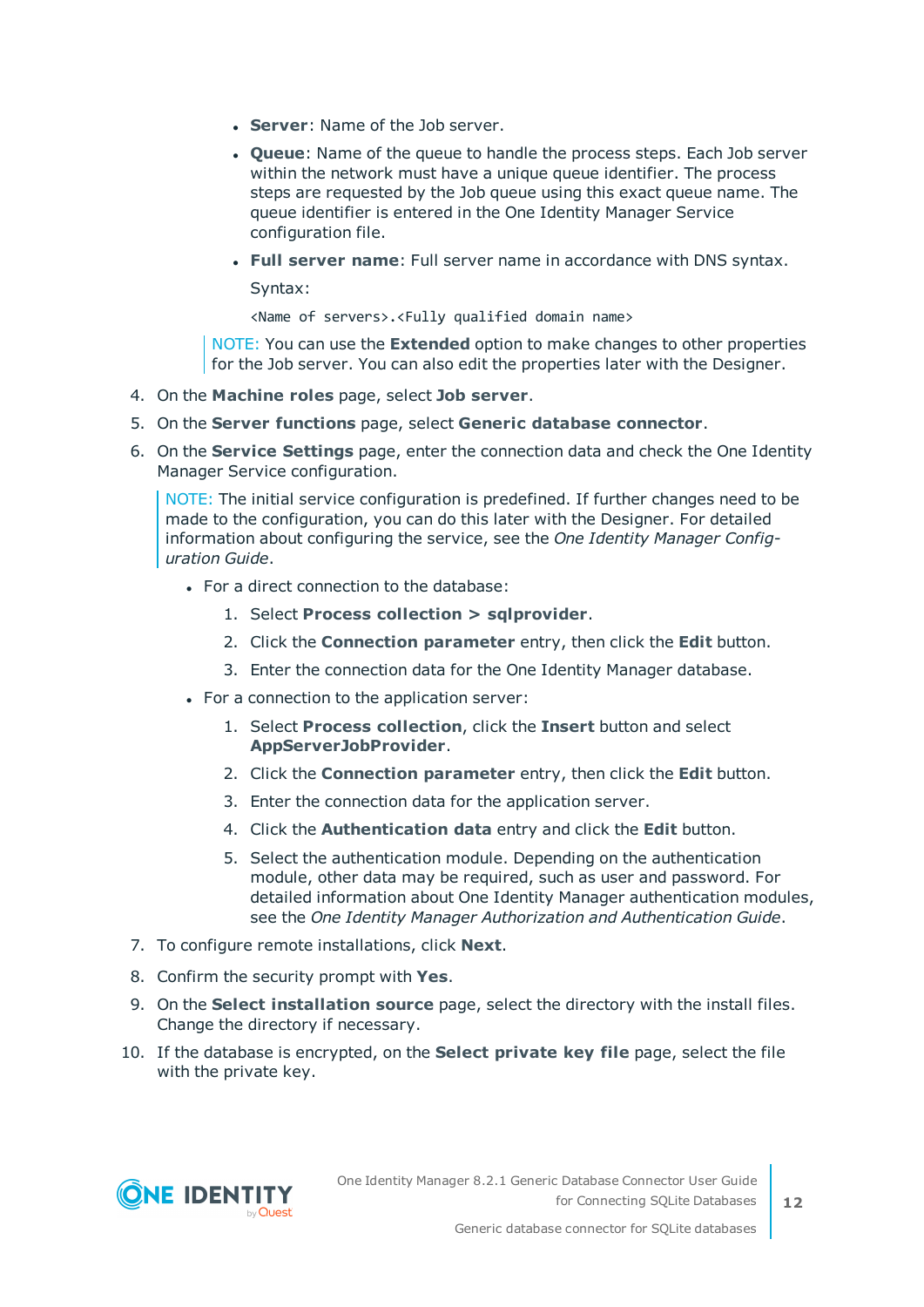- 11. On the **Service access** page, enter the service's installation data.
	- **Computer:** Enter the name or IP address of the server that the service is installed and started on.
	- **. Service account:** Enter the details of the user account that the One Identity Manager Service is running under. Enter the user account, the user account's password and password confirmation.

The service is installed using the user account with which you are logged in to the administrative workstation. If you want to use another user account for installing the service, you can enter it in the advanced options. You can also change the One Identity Manager Service details, such as the installation directory, name, display name, and the One Identity Manager Service description, using the advanced options.

12. Click **Next** to start installing the service.

Installation of the service occurs automatically and may take some time.

13. Click **Finish** on the last page of the Server Installer.

NOTE: In a default installation, the service is entered in the server's service management with the name **One Identity Manager Service**.

## <span id="page-12-0"></span>**Creating a synchronization project**

A synchronization project collects all the information required for synchronizing the One Identity Manager database with a target system. Connection data for target systems, schema types and properties, mapping, and synchronization workflows all belong to this.

Make the following information available for setting up a synchronization project for synchronizing with the generic database connector.

| Data                      | <b>Explanation</b>                                                                                                                                                                                                                                                                 |
|---------------------------|------------------------------------------------------------------------------------------------------------------------------------------------------------------------------------------------------------------------------------------------------------------------------------|
| Synchronization<br>server | All One Identity Manager Service actions are run against the<br>target system environment on the synchronization server. Data<br>entries required for synchronization and administration with the<br>One Identity Manager database are processed by the<br>synchronization server. |
|                           | Installed components:                                                                                                                                                                                                                                                              |
|                           | • One Identity Manager Service (started)                                                                                                                                                                                                                                           |
|                           | The synchronization server must be declared as a Job server in<br>One Identity Manager. The Job server name is required.                                                                                                                                                           |
|                           | For more information, see Setting up the synchronization server<br>on page 10.                                                                                                                                                                                                     |
|                           |                                                                                                                                                                                                                                                                                    |

|  |  | Table 5: Information required for setting up a synchronization project |  |
|--|--|------------------------------------------------------------------------|--|
|  |  |                                                                        |  |

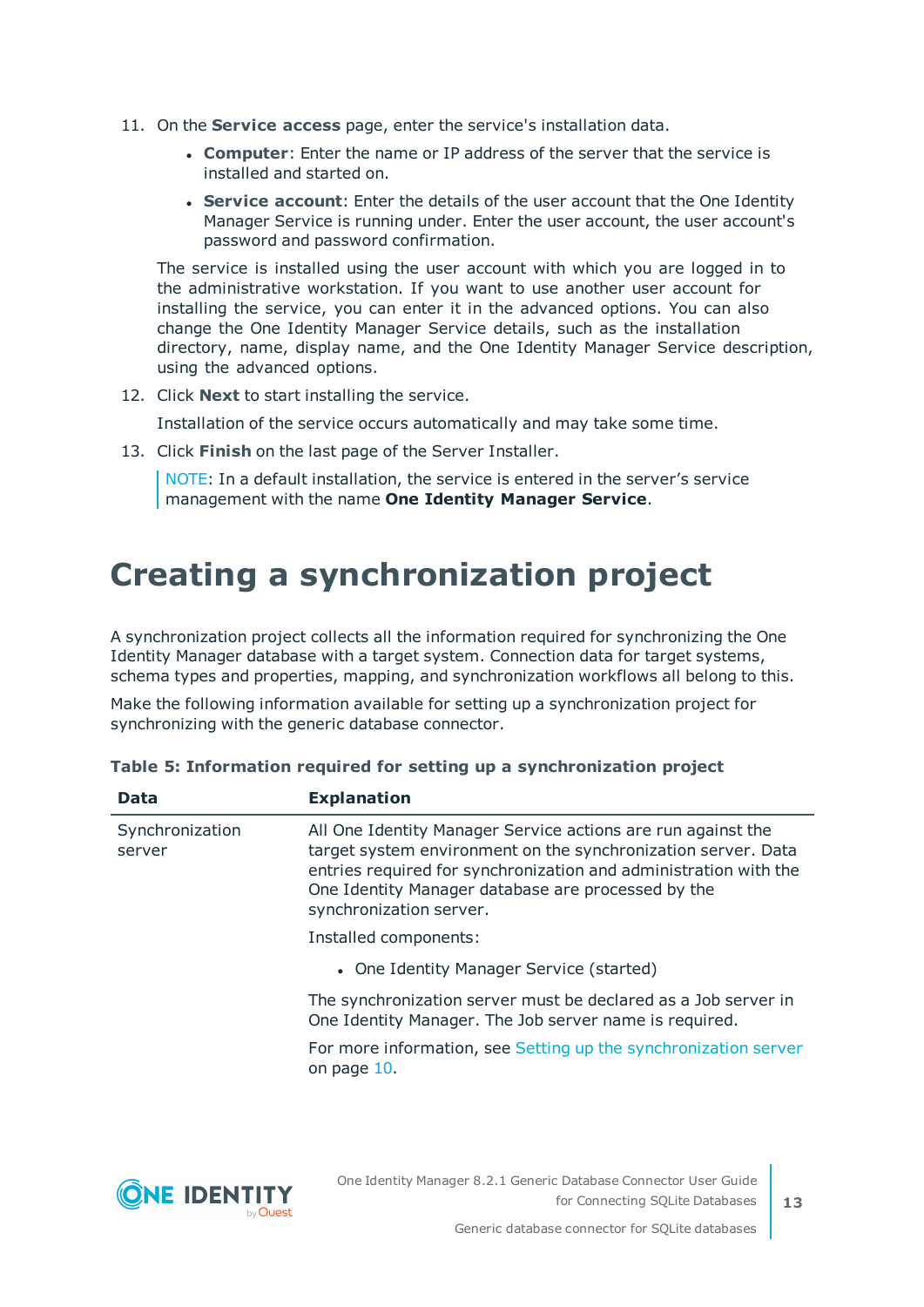| <b>Data</b>                 | <b>Explanation</b>                                                                                                                                                                                                                                                                                                                                                                                                                                                                                                                                                            |
|-----------------------------|-------------------------------------------------------------------------------------------------------------------------------------------------------------------------------------------------------------------------------------------------------------------------------------------------------------------------------------------------------------------------------------------------------------------------------------------------------------------------------------------------------------------------------------------------------------------------------|
| Remote connection<br>server | To configure synchronization with a target system, One Identity<br>Manager must load the data from the target system. One<br>Identity Manager communicates directly with the target system<br>to do this. Sometimes direct access from the workstation, on<br>which the Synchronization Editor is installed, is not possible. For<br>example, because of the firewall configuration or the<br>workstation does not fulfill the necessary hardware and software<br>requirements. If direct access is not possible from the<br>workstation, you can set up a remote connection. |
|                             | The remote connection server and the workstation must be in<br>the same Active Directory domain.                                                                                                                                                                                                                                                                                                                                                                                                                                                                              |
|                             | Remote connection server configuration:                                                                                                                                                                                                                                                                                                                                                                                                                                                                                                                                       |
|                             | • One Identity Manager Service is started                                                                                                                                                                                                                                                                                                                                                                                                                                                                                                                                     |
|                             | • RemoteConnectPlugin is installed                                                                                                                                                                                                                                                                                                                                                                                                                                                                                                                                            |
|                             | The remote connection server must be declared as a Job server<br>in One Identity Manager. The Job server name is required.                                                                                                                                                                                                                                                                                                                                                                                                                                                    |
|                             | TIP: The remote connection server requires the same config-<br>uration as the synchronization server (with regard to the<br>installed software and entitlements). Use the synchronization<br>as remote connection server at the same time, by simply<br>installing the RemoteConnectPlugin as well.                                                                                                                                                                                                                                                                           |
|                             | For more detailed information about setting up a remote<br>connection, see the One Identity Manager Target System<br>Synchronization Reference Guide.                                                                                                                                                                                                                                                                                                                                                                                                                         |
| Synchronization<br>workflow | Set the Data import option in the synchronization step if<br>synchronization data is imported from a secondary system.<br>For more detailed information about synchronizing user data<br>with different systems, see the One Identity Manager Target<br>System Synchronization Reference Guide.                                                                                                                                                                                                                                                                               |
| Base object                 | You cannot normally specify a base object for synchronizing with<br>database connectors. In this case, assignment of one base table<br>and the synchronization server is sufficient.<br>• Select the table from the <b>Base table</b> menu in which to<br>load the objects. The base table can be used to defined                                                                                                                                                                                                                                                             |
|                             | downstream processes for synchronization. For more<br>information about downstream processes, see the One<br>Identity Manager Target System Synchronization<br>Reference Guide.                                                                                                                                                                                                                                                                                                                                                                                               |
|                             | • The Synchronization servers menu displays all Job<br>servers with an enabled Generic database connector                                                                                                                                                                                                                                                                                                                                                                                                                                                                     |



**14**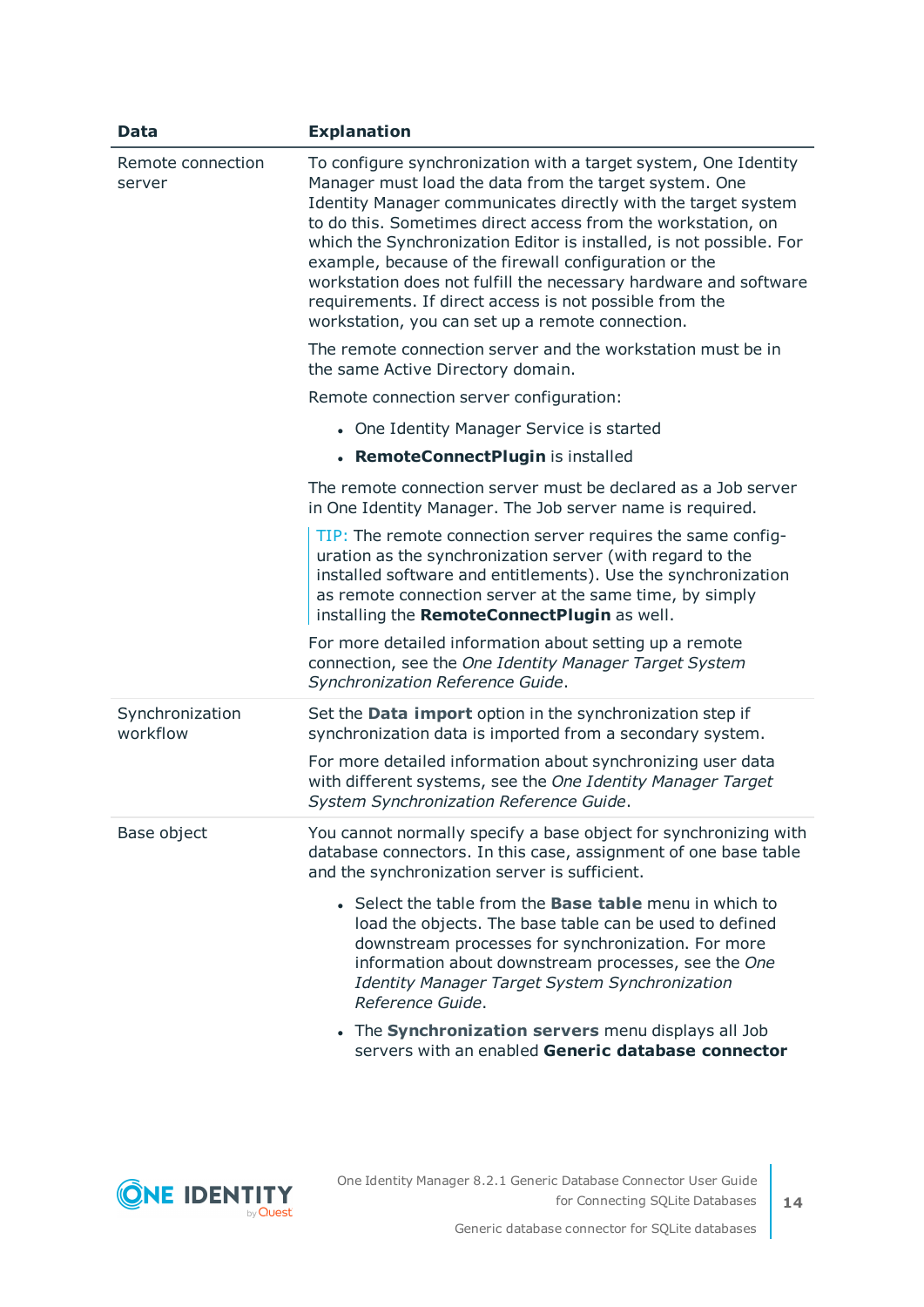| <b>Data</b>  | <b>Explanation</b>                                                                                                                   |
|--------------|--------------------------------------------------------------------------------------------------------------------------------------|
|              | server function.                                                                                                                     |
| Variable set | If you implement specialized variable sets, ensure that the start<br>up configuration and the base object use the same variable set. |

### *To configure synchronization with the generic database connector*

- 1. Create a new synchronization project.
- 2. Add mappings. Define property mapping rules and object matching rules.
- 3. Create synchronization workflows.
- 4. Create a start up configuration.
- 5. Define the synchronization scope.
- 6. Specify the base object of the synchronization.
- 7. Specify the extent of the synchronization log.
- 8. Run a consistency check.
- 9. Activate the synchronization project.
- 10. Save the new synchronization project in the database.

### **Detailed information about this topic**

• Creating a [synchronization](#page-14-0) project on page 15

### <span id="page-14-0"></span>**Creating a synchronization project**

There is a wizard to assist you with setting up a synchronization project. This wizard takes you through all the steps you need to set up initial synchronization with a target system. Click **Next** once you have entered all the data for a step.

NOTE: The following sequence describes how to configure a synchronization project if the Synchronization Editor is both:

- . Run in default mode
- Started from the Launchpad

If you run the project wizard in expert mode or directly from the Synchronization Editor, additional configuration settings can be made. Follow the project wizard instructions through these steps.

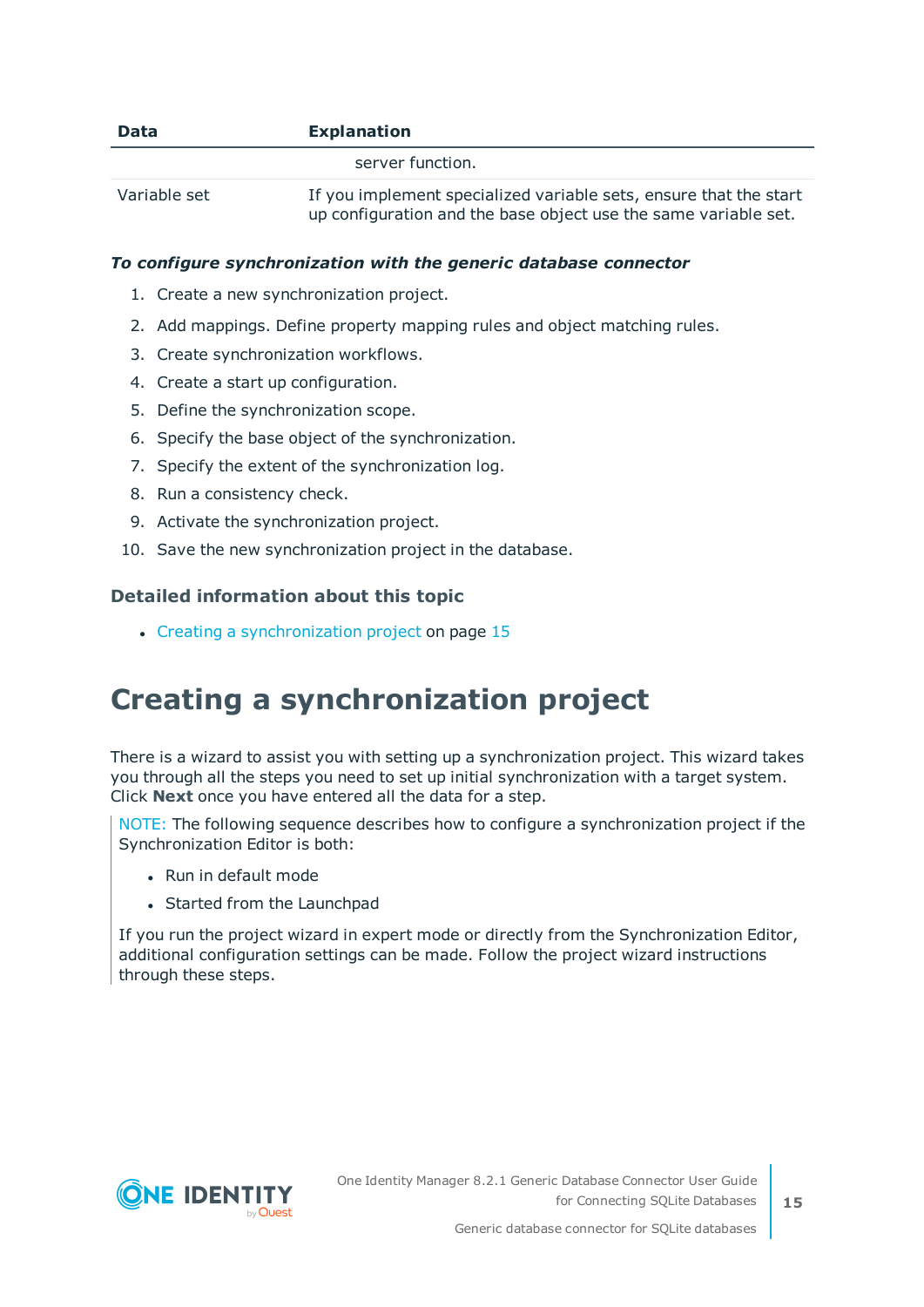### *To set up a synchronization project*

1. Start the Launchpad and log in on the One Identity Manager database.

NOTE: If synchronization is run by an application server, connect the database through the application server.

2. Select the **Generic Database Connector** and click **Run**.

This starts the Synchronization Editor's project wizard.

- 3. On the **System access** page, specify how One Identity Manager can access the target system.
	- If access is possible from the workstation on which you started the Synchronization Editor, do not change any settings.
	- If access is not possible from the workstation on which you started the Synchronization Editor, you can set up a remote connection.

Enable the **Connect using remote connection server** option and select the server to be used for the connection under **Job server**.

- <sup>l</sup> Click **Next** to start the system connection wizard to create a connection to an external database.
- 4. On the **Select database system** page, select the database system to which you want to connect.
	- **.** Select **SQLite**.
- 5. Configure the system connection.

For more [information,](#page-16-0) see Connecting a system to a SQLite database on page 17.

- 6. On the **Save configuration** page, you can save the current configuration as a template. When you reconnect to a database system of the same type, you can use this configuration as a template.
	- I Click **a** and enter the name and repository of the configuration file.
- 7. You can save the connection data on the last page of the system connection wizard.
	- <sup>l</sup> Set the **Save connection locally** option to save the connection data. This can be reused when you set up other synchronization projects.
	- <sup>l</sup> Click **Finish**, to end the system connection wizard and return to the project wizard.
- 8. On the **One Identity Manager Connection** tab, test the data for connecting to the One Identity Manager database. The data is loaded from the connected database. Reenter the password.

NOTE:

- If you use an unencrypted One Identity Manager database and have not yet saved any synchronization projects to the database, you need to enter all connection data again.
- . This page is not shown if a synchronization project already exists.

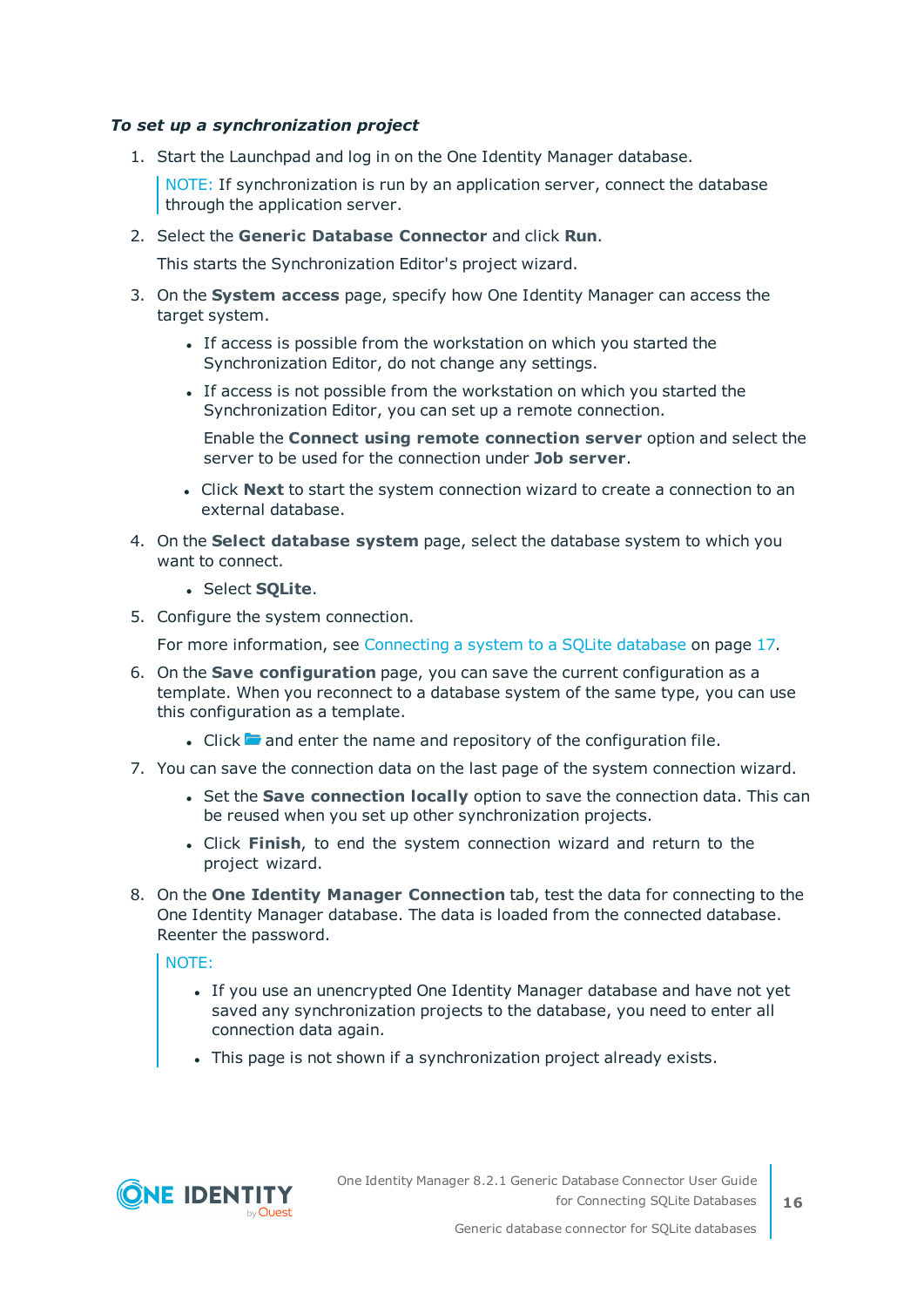- 9. The wizard loads the target system schema. This may take a few minutes depending on the type of target system access and the size of the target system.
- 10. On the **Select project template** page, select a project template to use for setting up the synchronization configuration.

NOTE: The generic database connector does not provide a default project template for setting up synchronization. If you have created your own project template, you can select it to configure the synchronization project. Otherwise, select **Create blank project**.

11. Enter the general setting for the synchronization project under **General**.

| <b>Property</b>    | <b>Description</b>                                                                                                                                  |
|--------------------|-----------------------------------------------------------------------------------------------------------------------------------------------------|
| Display<br>name    | Display name for the synchronization project.                                                                                                       |
| Script<br>language | Language in which the scripts for this synchronization project are<br>written.                                                                      |
|                    | Scripts are implemented at various points in the synchronization<br>configuration. Specify the script language when you set up an empty<br>project. |
|                    | IMPORTANT: You cannot change the script language once the<br>synchronization project has been saved.                                                |
|                    | If you use a project template, the template's script language is<br>used.                                                                           |
| Description        | Text field for additional explanation.                                                                                                              |

**Table 6: General properties of the synchronization project**

- 12. To close the project wizard, click **Finish**.
- <span id="page-16-0"></span>13. Save the synchronization project in the database.

### **Connecting a system to a SQLite database**

| <b>Data</b>                     | <b>Explanation</b>                                                                                                                                                    |
|---------------------------------|-----------------------------------------------------------------------------------------------------------------------------------------------------------------------|
| Server                          | Name of the server on which the database server is installed. The fully<br>qualified server name or the IP address may be given.                                      |
| User<br>account and<br>password | User account and password used by the generic database connector to log<br>in to the external database. Make a user account available with sufficient<br>permissions. |
| <b>Database</b><br>file         | Path to the SQLite database file.                                                                                                                                     |

### **Table 7: Required information for connecting the system**

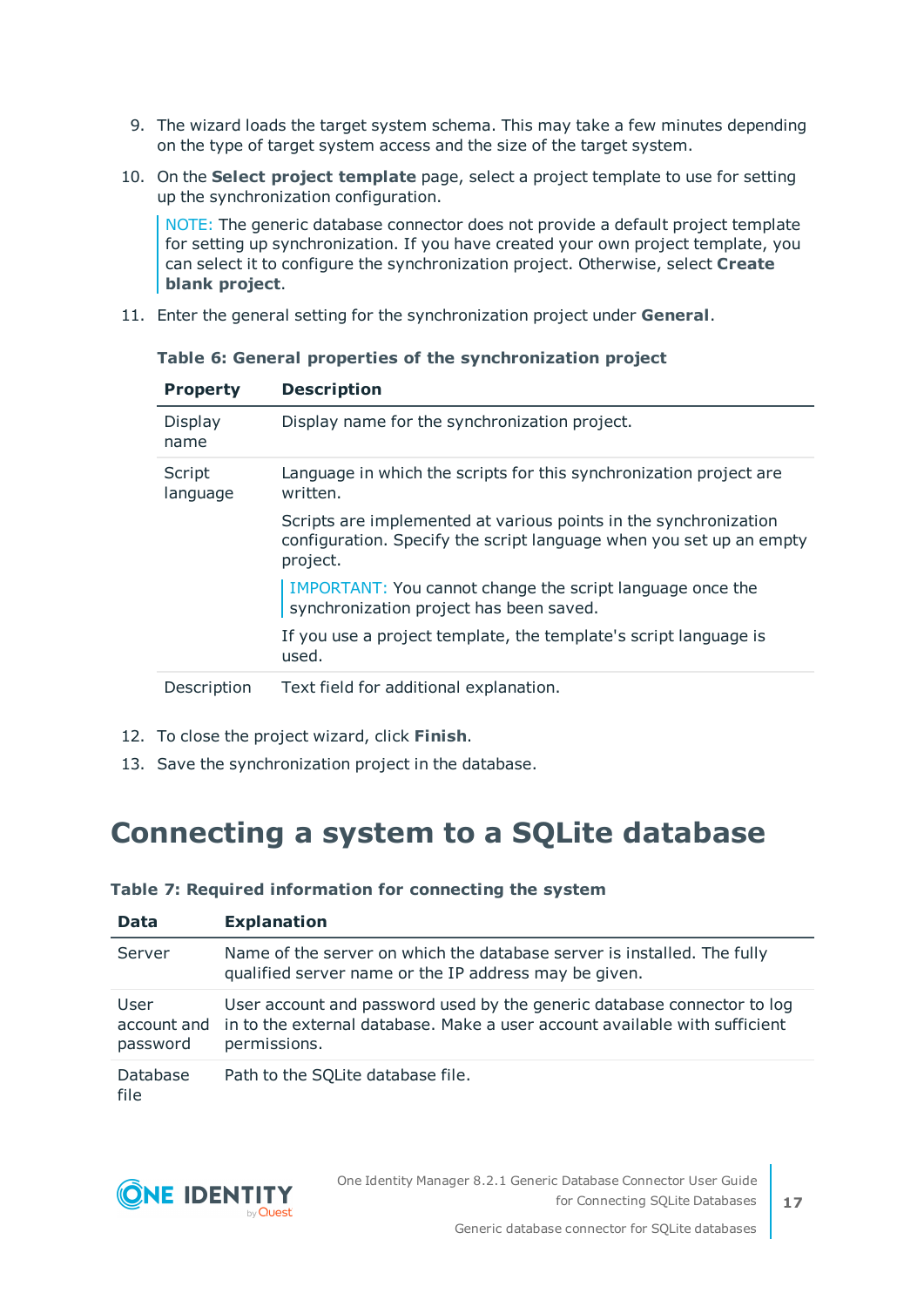### *To configure the connection to a SQLite database:*

- 1. On the **Database connection** page, enter the connection parameters. Enter all the parameters required by the generic database connector to create a connection with the selected database system.
	- To enter additional system-specific information about the system connection, click **Advanced**.

The database system connection is tested the moment you click **Next**.

- 2. On the **Describe the database** page, enter a display name and a unique identifier for the database connection.
	- <sup>l</sup> **Database display name**: Display name of the database for displaying in the One Identity Manager tools.
	- <sup>l</sup> **System identifier**: Unique system identifier.

IMPORTANT: The system identifier of the database must be unique. These identifiers help to differentiate between the databases. To prevent incorrect behavior and loss of data ensure that the system identifiers are unique within the One Identity Manager environment.

- Identifiers may not be defined more than once.
- Identifiers must not be changed after the connection is saved.
- 3. On the **Load configuration** page, you can enter a file from which the connection configuration can be loaded. This data is used in subsequent steps in the connection wizard and can be modified there.
- 4. On the **Time zone selection** page, select the time zone for the time zone data in the database. The time zone is required to convert the time saved in the database into the local time. The local time is displayed in One Identity Manager tools.
- 5. On the **Initializing** page, you can specify additional connection settings. Write a script in the database syntax to specify number and date formats, language, and data sort order, for example. This script is then run every time you connect the system.
- 6. The database schema is loaded on the **Schema detection** page. during which One Identity Manager tries to identify a known schema.
	- <sup>l</sup> If a One Identity Manager schema is detected, the **Fill in system description completely** option is displayed. If you only want allow read-only access to the database, you can deactivate this option.

If the schema is loaded successfully, the next step in the sequence can be carried out.

7. On the **Extend key information** page, specify columns for each table to be used as unique keys for identifying objects.

NOTE:

- This page is only displayed if the schema of the external database there are tables with no identifiable unique keys.
- Tables without unique keys are not used in the synchronization configuration.

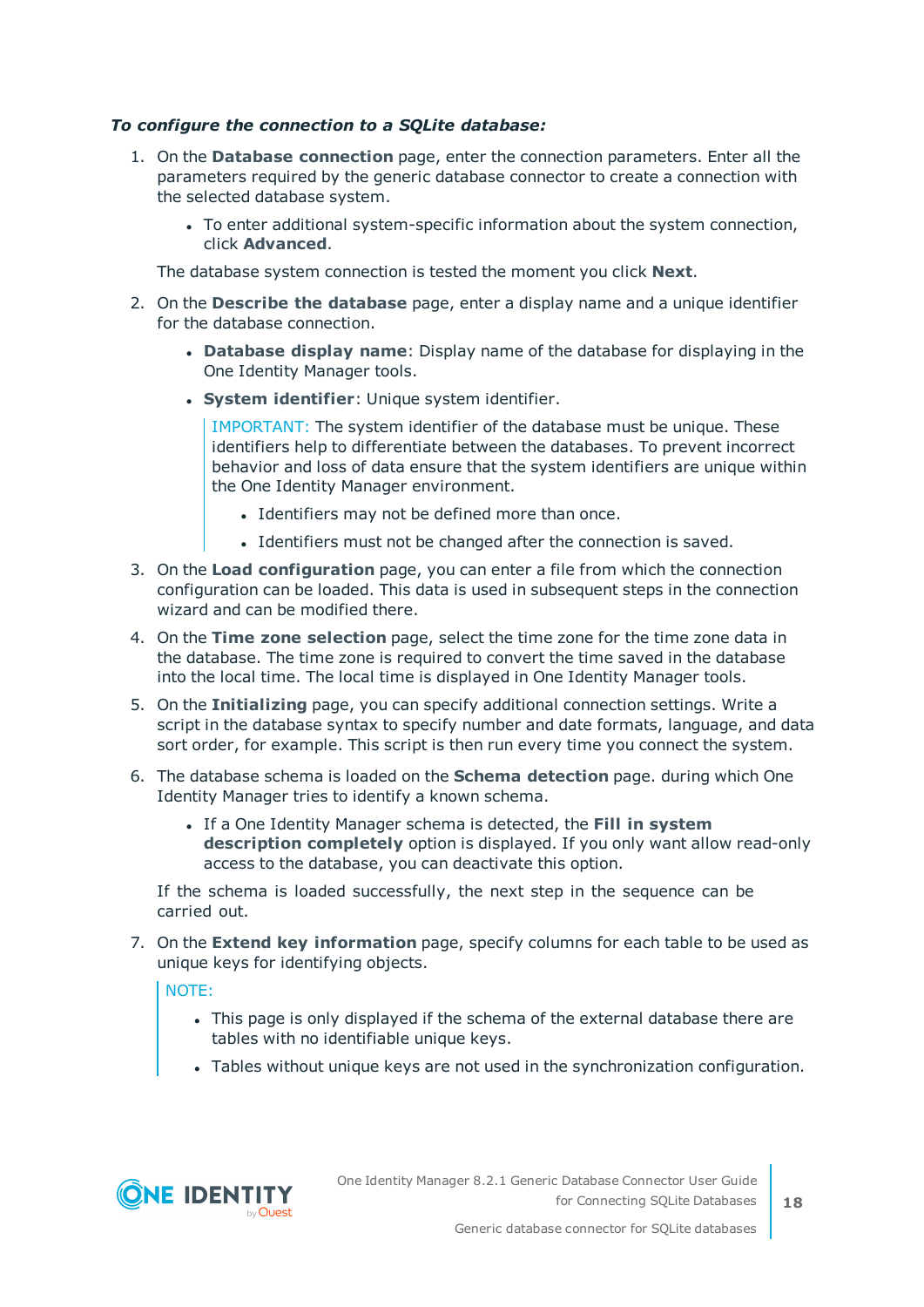### **Table 8: Defining unique keys**

| <b>Property</b>                | <b>Description</b>                                                                                                                     |
|--------------------------------|----------------------------------------------------------------------------------------------------------------------------------------|
| Hide<br>unconfigured<br>tables | Specifies whether tables are hidden if no settings have been<br>changed.                                                               |
| Schema                         | Tables without a unique key.                                                                                                           |
| Column is<br>key               | Specifies whether the column contains a unique key.                                                                                    |
| Column<br>group                | Button for editing column groups. Create a column group, if a unique<br>key can only be made of a combination of more than one column. |
|                                | • To create a column group, click <b>Add</b> .                                                                                         |
|                                | • To edit or remove an existing column group, click <b>Edit or</b><br>remove.                                                          |

### **Table 9: Column group properties**

|         | <b>Property Description</b>                                                                                                                                                                            |
|---------|--------------------------------------------------------------------------------------------------------------------------------------------------------------------------------------------------------|
|         | Key name Column group identifier. Permitted characters are letters and under-<br>score. A virtual schema property is formed from the column group<br>called vrtColumnGroup <column group="">.</column> |
| Columns | Columns included in the column group. Mark all the columns that<br>together make up the unique key.<br>NOTE: Columns of type Char are not supported.                                                   |

8. On the **Define data relations** page, you can enter information about object relations.

### **Table 10: Defining column relations**

| <b>Property</b>                | <b>Description</b>                                                                                                                 |
|--------------------------------|------------------------------------------------------------------------------------------------------------------------------------|
| Hide<br>unconfigured<br>tables | Specifies whether tables are hidden if no settings have been<br>changed.                                                           |
| Schema                         | Database schema tables.                                                                                                            |
| Target(s)                      | Columns to which the reference refers. Enter the table and column<br>name in the following syntax:                                 |
|                                | <schema>.]<table name="">.<column name=""></column></table></schema>                                                               |
|                                | If a reference points to several column, enter the targets in a<br>comma delimited list. The target columns must be labeled as key |

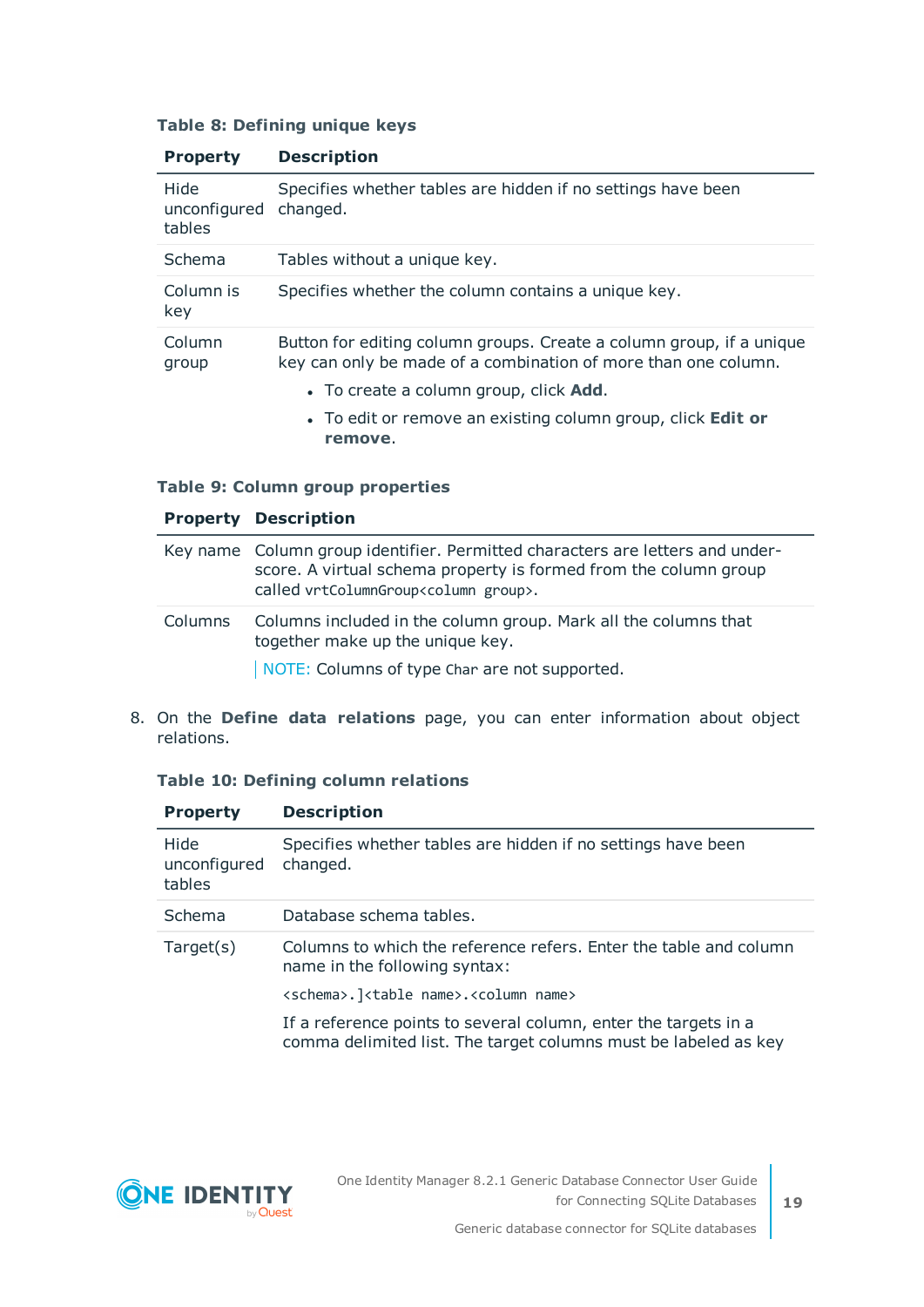| <b>Property</b>                     | <b>Description</b>                                                                                                                                            |
|-------------------------------------|---------------------------------------------------------------------------------------------------------------------------------------------------------------|
|                                     | columns.                                                                                                                                                      |
|                                     | TIP: You can copy the column name of a referenced column using<br>the Copy fully qualified column names item in the context<br>menu and add this as a target. |
| Referential<br>integrity<br>enabled | Specifies whether the referential integrity of the data in the target<br>table has been tested.                                                               |

9. On the **Complete schema** page, you can enter additional schema information.

| <b>Property</b>                     | <b>Description</b>                                                                                                                                                                                                                                                                                                                                             |
|-------------------------------------|----------------------------------------------------------------------------------------------------------------------------------------------------------------------------------------------------------------------------------------------------------------------------------------------------------------------------------------------------------------|
| Hide<br>unconfigured<br>tables      | Specifies whether tables are hidden if no settings have been<br>changed.                                                                                                                                                                                                                                                                                       |
| Schema                              | Tables and schemas of the database schema.                                                                                                                                                                                                                                                                                                                     |
| Display<br>value                    | Column used in the display pattern.<br>• To use the column in the display pattern, click Add.                                                                                                                                                                                                                                                                  |
| Preferred<br>key                    | Specifies whether the column is primarily used for object identi-<br>fication. A preferred key can defined, if a table has more than one<br>unique key. Only columns with the String data type can be selected.                                                                                                                                                |
| Contains<br>sensitive<br>data       | Specifies whether the column contains sensitive data.                                                                                                                                                                                                                                                                                                          |
| Revision<br>counter                 | Specifies whether the column contains the revision counter. The<br>data in this column form the comparison value for revision filtering.                                                                                                                                                                                                                       |
| Sort criteria<br>for<br>hierarchies | Specifies whether the value in this column maps the path in an<br>object hierarchy. If this table's objects are sorted by this column, it<br>results in a list sorted in hierarchical order. This makes it possible to<br>resolve object dependencies. Only one column per table can be<br>marked as a sort criterion. An example is the CanonicalName column. |
| Scope<br>reference                  | Specifies whether the column can be used to form the reference<br>scope. Only one column per schema type can be labeled as the<br>reference scope.                                                                                                                                                                                                             |
| Auto fill<br>behavior               | Specifies whether the values entered in the column are identified<br>automatically.                                                                                                                                                                                                                                                                            |

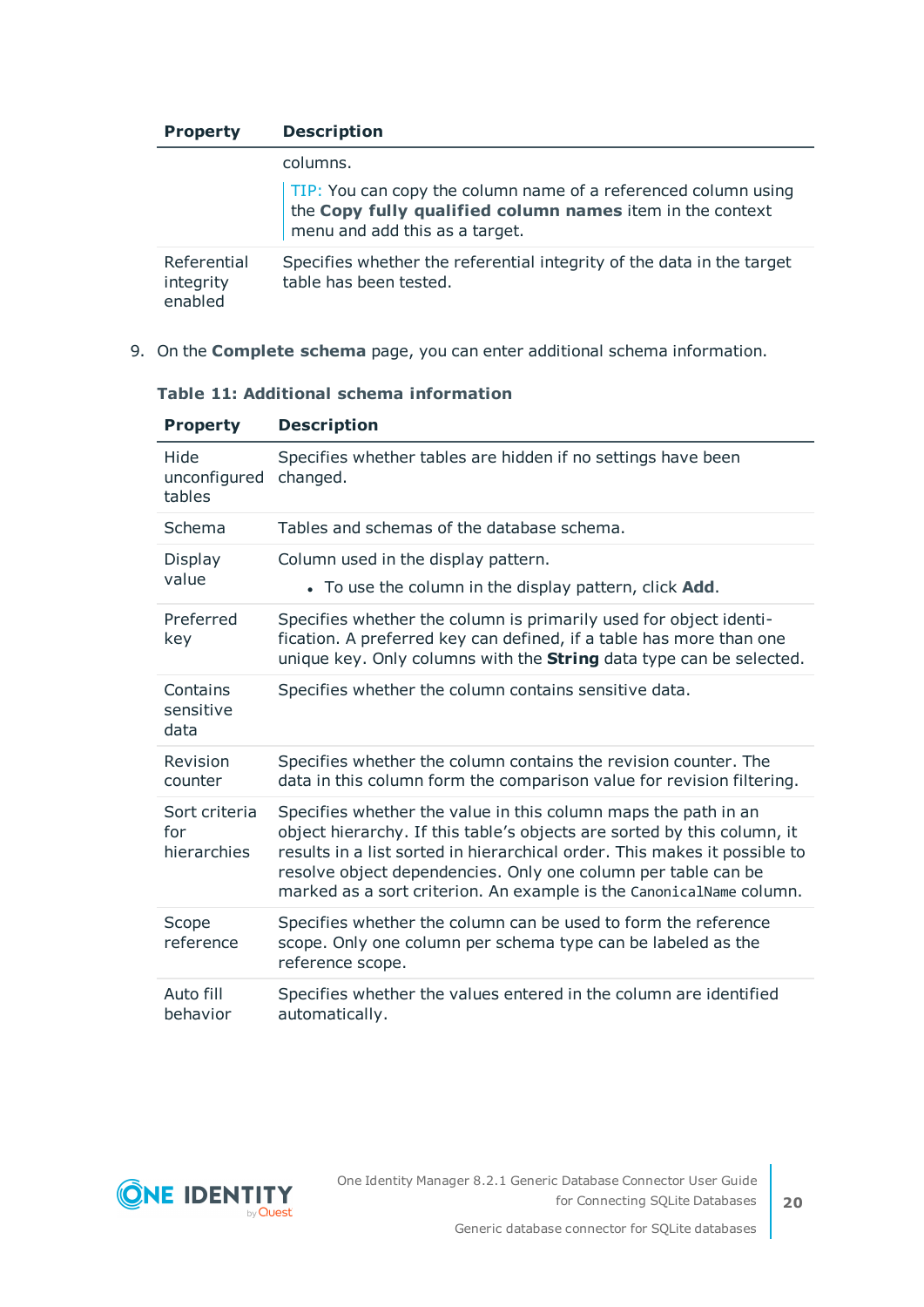### **Property Description**

Enable compatible null handling Specifies whether a null value in the column is converted to an empty string.

### **Table 12: Table properties**

| <b>Property</b>            | <b>Description</b>                                                                                                                                                                                                                                                                                                                                                       |
|----------------------------|--------------------------------------------------------------------------------------------------------------------------------------------------------------------------------------------------------------------------------------------------------------------------------------------------------------------------------------------------------------------------|
| <b>Display</b><br>template | Display pattern with which the objects in the Synchronization<br>Editor are displayed. The display pattern is, for example, used in<br>error messages or test result from object matching rules. The<br>display pattern is, for example, used in error messages or in the<br>test results from object matching rules. Enter a display table for<br>each display pattern. |
|                            | To use a column in the display pattern, solect a solumn and                                                                                                                                                                                                                                                                                                              |

- To use a column in the display pattern, select a column and click **Add**.
- 10. On the **Define data operations** page, you can specify special operations for changing data in the external database. This is only required, if the default operations INSERT, UPDATE, and DELETE cannot be used in the external database system.
	- WARNING: **A good knowledge of programming is required to** A **implement data operations. Errors in this implementation can lead to loss of data.**

#### *To define a data operation*

- a. Select a table and mark the operation you want to define.
- b. Select a strategy.
- c. Enter the data operation you want to run in the **Settings** input field.

### **Table 13: Defining data operations**

| <b>Property</b>          | <b>Description</b>                                                                                                                                                                                               |
|--------------------------|------------------------------------------------------------------------------------------------------------------------------------------------------------------------------------------------------------------|
| Hide unconfigured tables | Specifies whether tables are hidden if no settings<br>have been changed.                                                                                                                                         |
| Table/operation          | Tables for which the data operations are to be<br>defined.                                                                                                                                                       |
| Strategy                 | Strategy with which the data operation is created<br>and run. A simple procedure can be called for a data<br>operation or a script can be run. Select the strategy<br>you want use to define the data operation. |

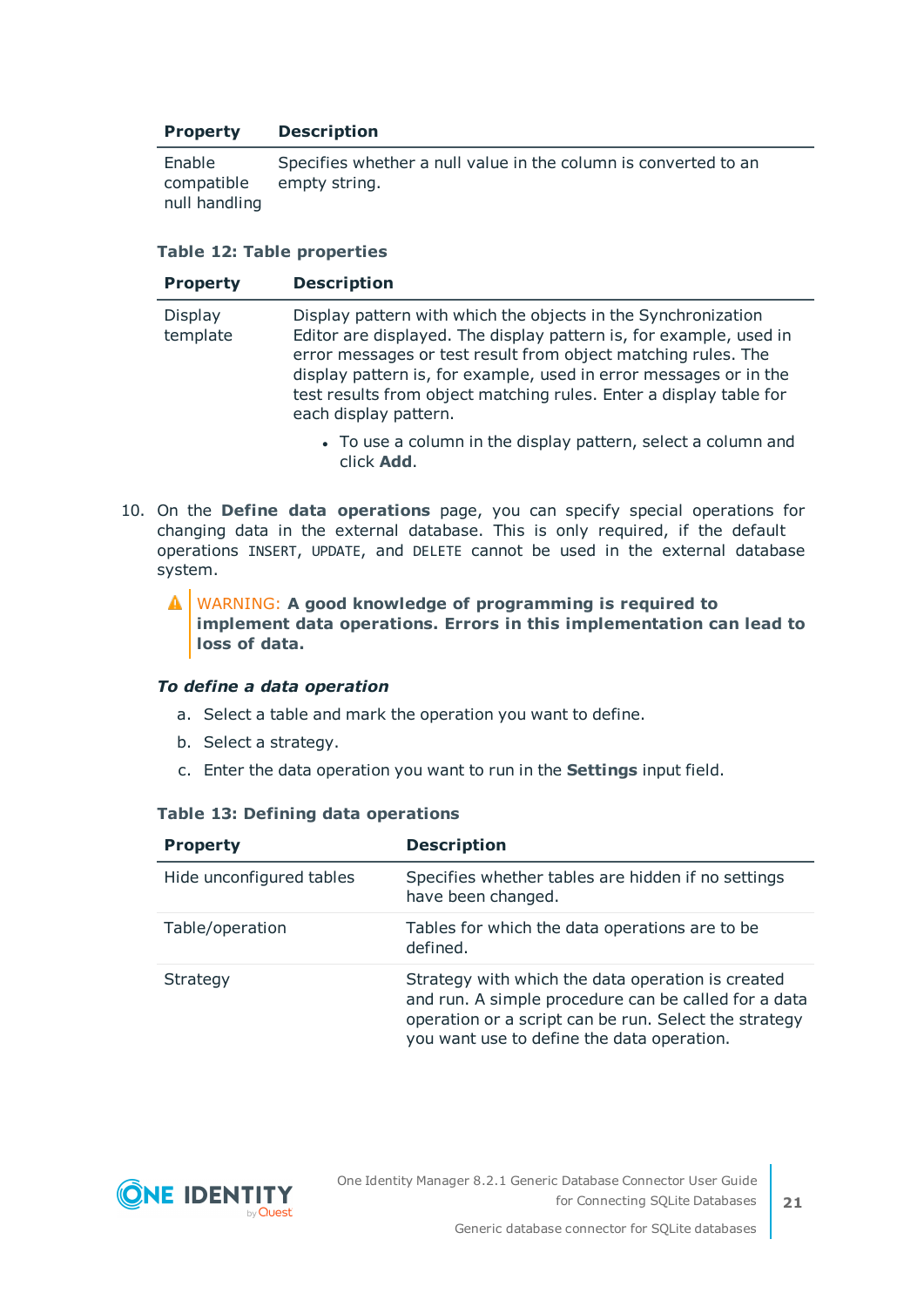| <b>Property</b>  | <b>Description</b>                                                                                                                                                                                                                                                                                                                                            |
|------------------|---------------------------------------------------------------------------------------------------------------------------------------------------------------------------------------------------------------------------------------------------------------------------------------------------------------------------------------------------------------|
|                  | • Pattern based: Simple procedure call that<br>runs the operation.                                                                                                                                                                                                                                                                                            |
|                  | NOTE: If column names are referenced that<br>contain special characters, replace the<br>special characters with an underscore $(\_)$ .<br>Special characters are everything apart<br>from letters, numbers and underscore.                                                                                                                                    |
|                  | • Script based: Script that performs a<br>complex data operation.                                                                                                                                                                                                                                                                                             |
|                  | You can use custom code snippets in the<br>script. The code snippets must contain a<br>keyword element with the DML keyword. For<br>more detailed information about support for<br>writing scripts, see the One Identity Manager<br>Target System Synchronization Reference<br>Guide.<br>$\bullet$ Click $\overline{\mathbb{II}}$ to delete a data operation. |
| Required columns | List of required key columns in a script-based data<br>operation. The columns must be entered if they are<br>not part of the display name.                                                                                                                                                                                                                    |
| Settings         | Define the data operation that is to be run when<br>objects are added, updated, or deleted. Enter the<br>procedure call or create a script depending on the<br>selected strategy.                                                                                                                                                                             |
|                  | Example of a pattern-based data operation:                                                                                                                                                                                                                                                                                                                    |
|                  | exec CreateUser<br>('%Uid%','%FirstName%','%LastName%')                                                                                                                                                                                                                                                                                                       |
|                  | It has an advanced edit mode which provides<br>additional actions. For detailed information about<br>support for creating scripts, see the One Identity<br>Manager Target System Synchronization Reference<br>Guide.                                                                                                                                          |

11. The **Extend target system schema** page opens if you enable the **Fill in system description completely** option on the **Load schema** page or make settings on the **Define data operations** page. You can add virtual schema properties to the target system schema here. Use the virtual schema properties to provide additional data for your own DML handling.

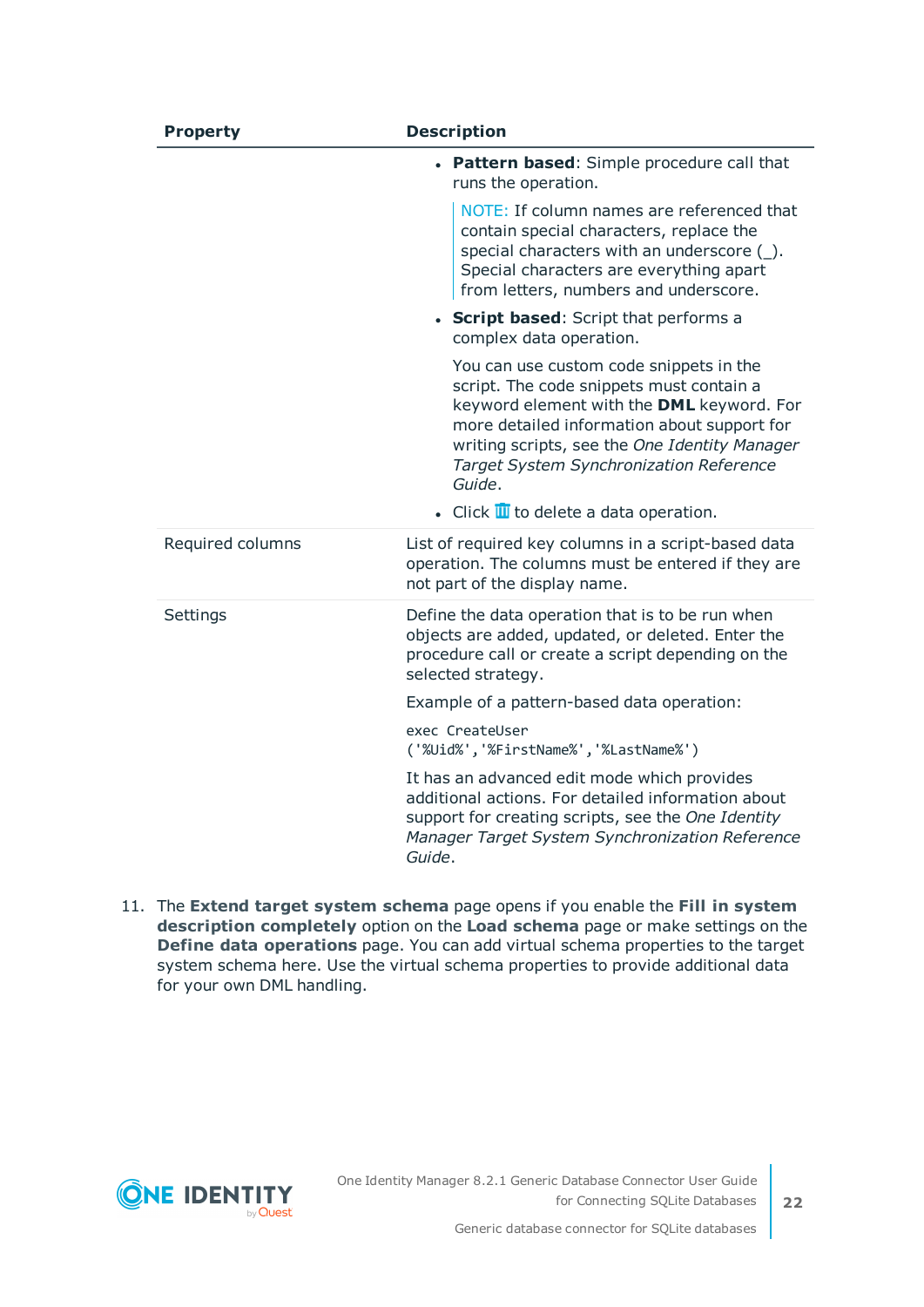| <b>Property</b>                 | <b>Description</b>                                                                                                                                                                     |
|---------------------------------|----------------------------------------------------------------------------------------------------------------------------------------------------------------------------------------|
| Hide<br>unconfigured<br>tables  | Specifies whether tables are hidden if no settings have been<br>changed.                                                                                                               |
| Schema                          | Tables in the target system schema for which virtual schema proper-<br>ties can be added or exist already.                                                                             |
| Virtual<br>schema<br>properties | Buttons for editing virtual schema properties<br>• Click Add to add a virtual schema property.<br>• Click <b>Edit or remove</b> to edit or delete a virtual schema<br>property.        |
| Data type                       | Data type of the schema property                                                                                                                                                       |
| Multivalue                      | Specifies whether the schema property has multiple values                                                                                                                              |
| Required<br>field               | Specifies whether the schema property is a mandatory property                                                                                                                          |
| Secret                          | Specifies whether the schema property value may be displayed in<br>the Synchronization Editor or in logs, reports, and messages. If this<br>option is set, the value is not displayed. |

### **Table 14: Virtual schema properties**

### *To edit or delete a virtual schema property*

- a. In the **Schema** column, open the node of the table with the schema properties that you want to edit or delete.
- b. Click **Edit or remove**.
- c. Edit the properties of the virtual schema property.

 $-$  OR  $-$ 

Click **Delete**.

### **Related topics**

<span id="page-22-0"></span>• Creating a [synchronization](#page-14-0) project on page 15

# **Updating schemas**

All the schema data (schema types and schema properties) of the target system schema and the One Identity Manager schema are available when you are editing a synchronization project. Only a part of this data is really needed for configuring synchronization. If a synchronization project is finished, the schema is compressed to remove unnecessary data from the synchronization project. This can speed up the loading of the synchronization

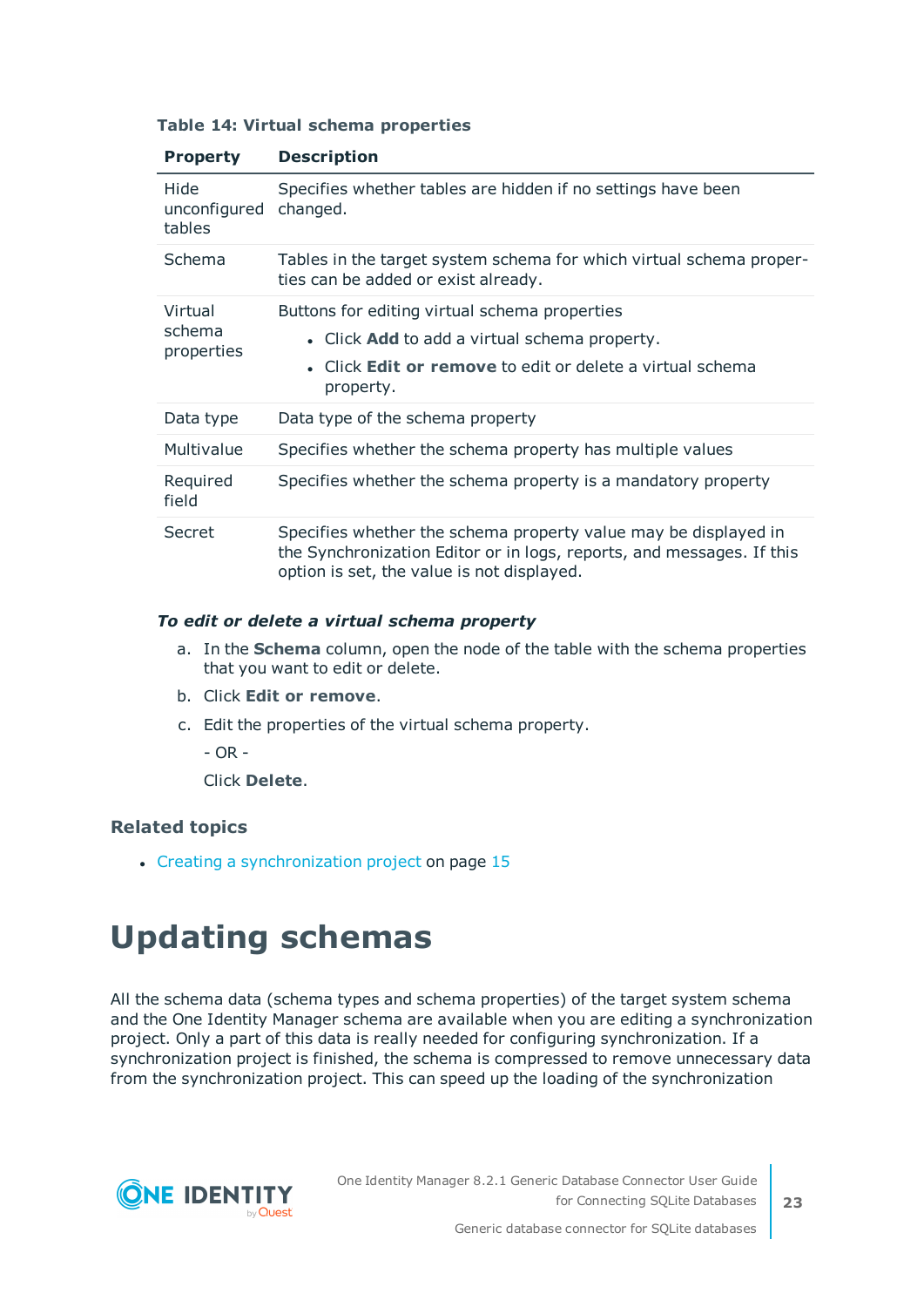project. Deleted schema data can be added to the synchronization configuration again at a later point.

If the target system schema or the One Identity Manager schema has changed, these changes must also be added to the synchronization configuration. Then the changes can be added to the schema property mapping.

To include schema data that have been deleted through compression and schema modifications in the synchronization project, update each schema in the synchronization project. This may be necessary if:

- A schema was changed by:
	- Changes to a target system schema
	- Customizations to the One Identity Manager schema
	- A One Identity Manager update migration
- $\bullet$  A schema in the synchronization project was shrunk by:
	- Enabling the synchronization project
	- Saving the synchronization project for the first time
	- $\bullet$  Compressing a schema

### *To update a system connection schema*

- 1. In the Synchronization Editor, open the synchronization project.
- 2. Select the **Configuration > Target system** category.
	- OR -

### Select the **Configuration > One Identity Manager connection** category.

- 3. Select the **General** view and click **Update schema**.
- 4. Confirm the security prompt with **Yes**. This reloads the schema data.

### *To edit a mapping*

- 1. In the Synchronization Editor, open the synchronization project.
- 2. Select the **Mappings** category.
- 3. Select a mapping in the navigation view.

Opens the Mapping Editor. For more information about mappings, see the *One Identity Manager Target System Synchronization Reference Guide*.

NOTE: The synchronization is deactivated if the schema of an activated synchronization project is updated. Reactivate the synchronization project to synchronize.

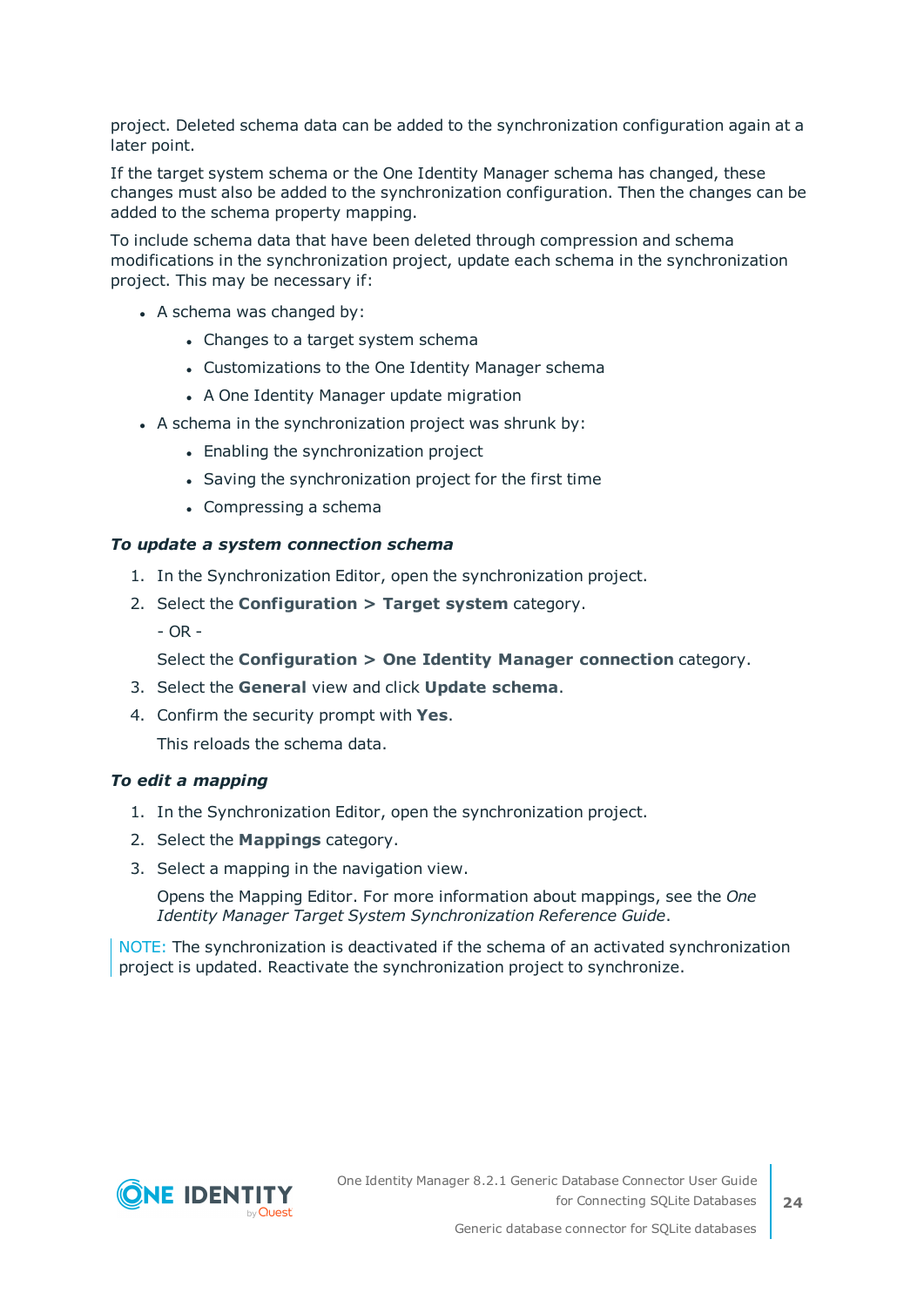# <span id="page-24-0"></span>**Starting synchronization**

Synchronization is started using scheduled process plans. A scheduled process plan is added once a start up configuration is assigned to a schedule. Use schedules to define running times for synchronization.

NOTE: Synchronization can only be started if the synchronization project is enabled.

To run synchronization regularly, configure, and activate the a schedule. You can also start synchronization manually if there is no active schedule.

IMPORTANT: As long as a synchronization process is running, you must not start another synchronization process for the same target system. This especially applies, if the same synchronization objects would be processed.

- If another synchronization process is started with the same start up configuration, the process is stopped and is assigned **Frozen** status. An error message is written to the One Identity Manager Service log file.
	- Ensure that start up configurations that are used in start up sequences are not started individually at the same time. Assign start up sequences and start up configurations different schedules.
- Starting another synchronization process with different start up configuration that addresses same target system may lead to synchronization errors or loss of data. Specify One Identity Manager behavior in this case, in the start up configuration.
	- Use the schedule to ensure that the start up configurations are run in sequence.
	- Group start up configurations with the same start up behavior.

If you want to specify the order in which target systems are synchronized, use the start up sequence to run synchronization. In a start up sequence, you can combine start up configurations from different synchronization projects and specify the order in which they are run. For more information about start up sequences, see the *One Identity Manager Target System Synchronization Reference Guide*.

# <span id="page-24-1"></span>**Analyzing synchronization**

Synchronization results are summarized in the synchronization log. You can specify the extent of the synchronization log for each system connection individually. One Identity Manager provides several reports in which the synchronization results are organized under different criteria.

### *To display a synchronization log*

- 1. In the Synchronization Editor, open the synchronization project.
- 2. Select the **Logs** category.

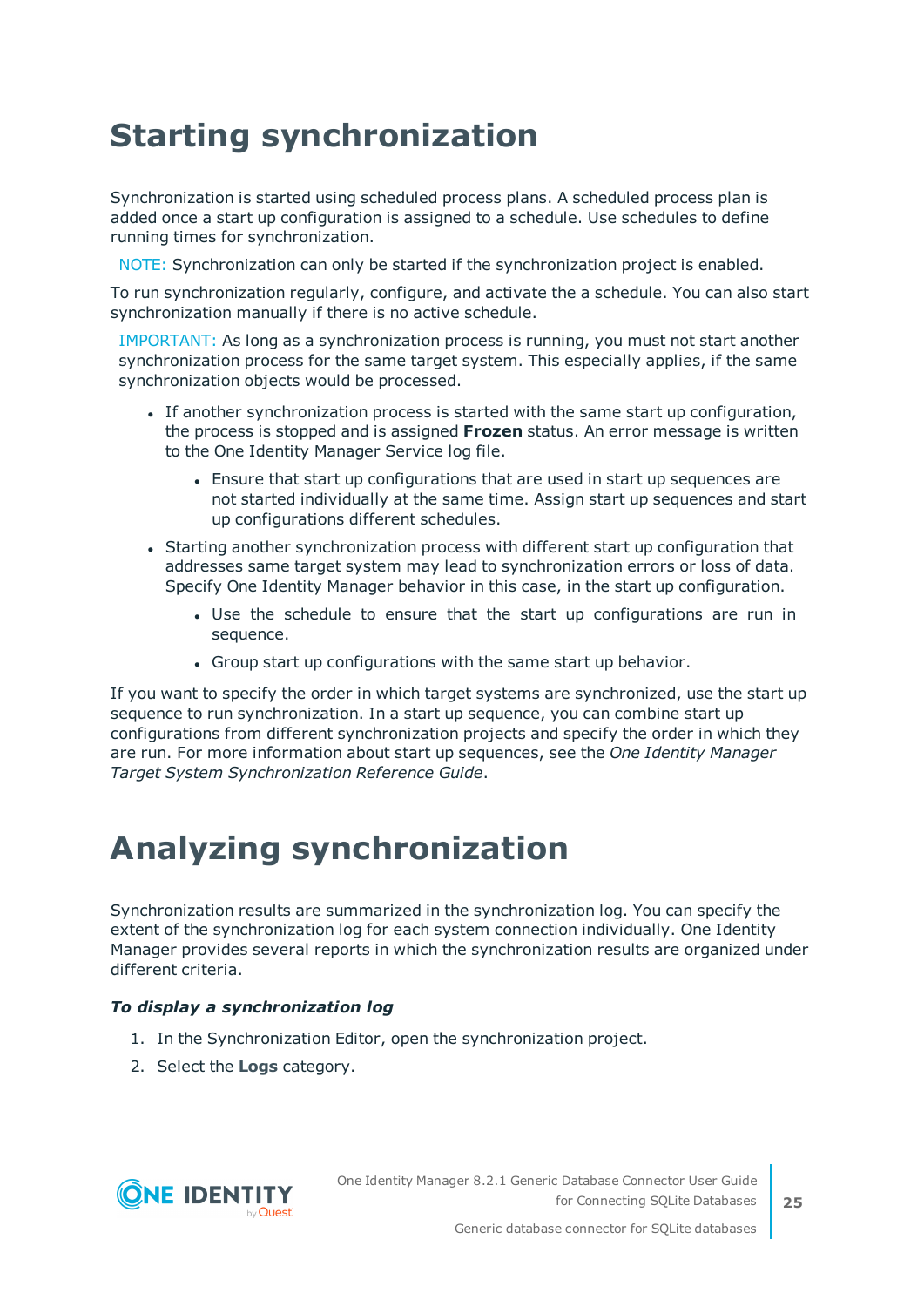3. Click in the navigation view toolbar.

Logs for all completed synchronization runs are displayed in the navigation view.

4. Select a log by double-clicking it.

An analysis of the synchronization is shown as a report. You can save the report.

Synchronization logs are stored for a fixed length of time.

### *To modify the retention period for synchronization logs*

<sup>l</sup> In the Designer, enable the **DPR | Journal | LifeTime** configuration parameter and enter the maximum retention period.

### <span id="page-25-0"></span>**Post-processing outstanding objects**

Objects, which do not exist in the target system, can be marked as outstanding in One Identity Manager by synchronizing. This prevents objects being deleted because of an incorrect data situation or an incorrect synchronization configuration.

Outstanding objects:

- Cannot be edited in One Identity Manager.
- Are ignored by subsequent synchronizations.
- Are ignored by inheritance calculations.

This means, all memberships and assignments remain intact until the outstanding objects have been processed.

Start target system synchronization to do this.

#### *To allow post-processing of outstanding objects*

• Configure target system synchronization.

For more information, see Configuring target system [synchronization](#page-25-1) on page 26.

### **Related topics**

- [Post-processing](#page-27-0) outstanding objects on page 28
- $\cdot$  Users and permissions for [synchronizing](#page-4-0) on page 5

### <span id="page-25-1"></span>**Configuring target system synchronization**

Create a target system for post-processing outstanding objects. Assign tables you want to be populated by synchronization, to this target system type. Specify the tables for which outstanding objects can be published in the target system during post-processing. Define a process for publishing the objects.

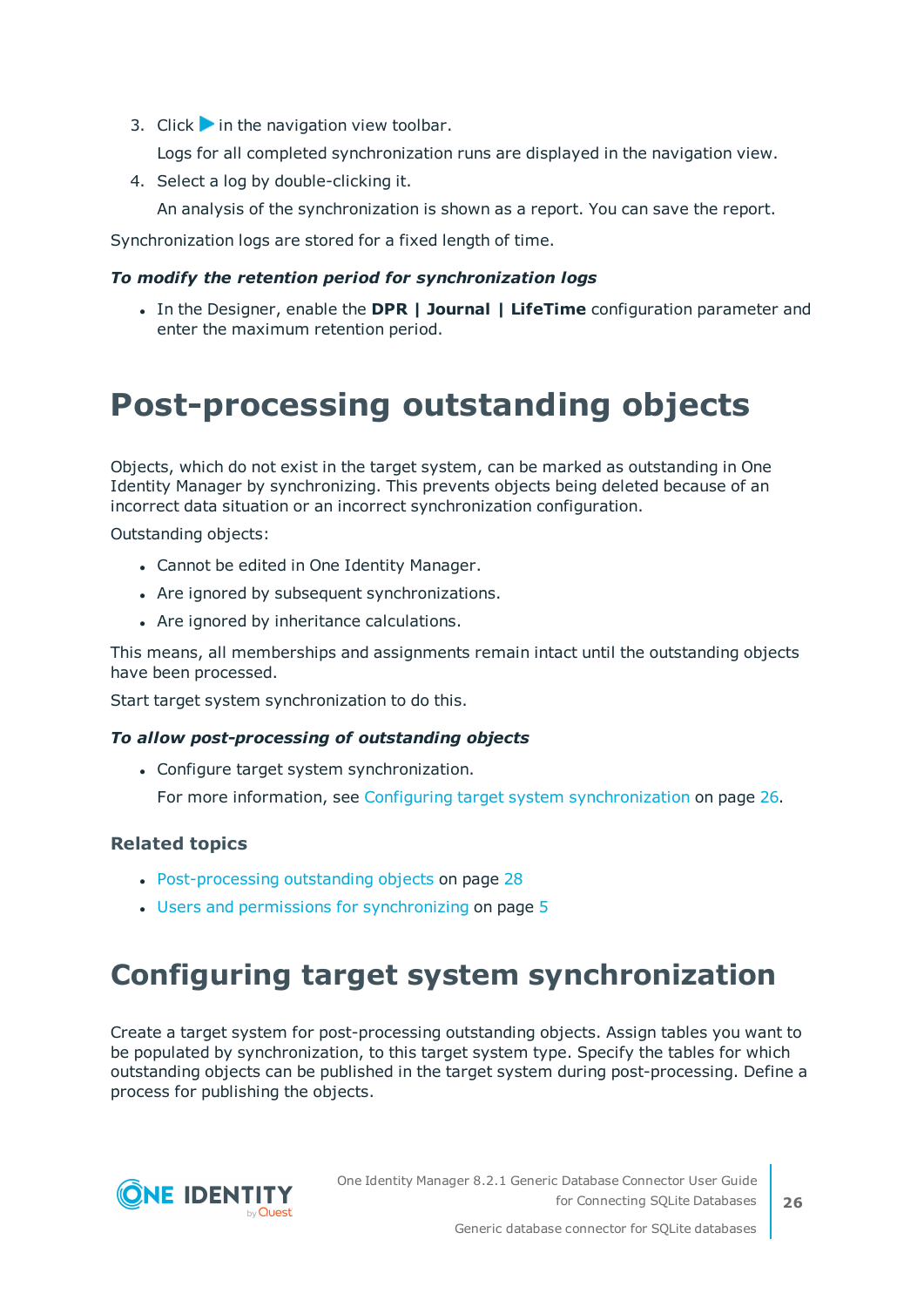### *To create a target system type*

- 1. In the Manager, select the **Data Synchronization > Basic configuration data > Target system types** category.
- 2. Click  $\frac{1}{1}$  in the result list.
- 3. Edit the target system type main data.
- 4. Save the changes.

Enter the following data for a target system type.

### **Table 15: main data for a target system type**

| <b>Property</b>                      | <b>Description</b>                                                                                                                                                                                                               |
|--------------------------------------|----------------------------------------------------------------------------------------------------------------------------------------------------------------------------------------------------------------------------------|
| Target<br>system<br>type             | Target system type description.                                                                                                                                                                                                  |
|                                      | Description Text field for additional explanation.                                                                                                                                                                               |
| Display<br>name                      | Name of the target system type as displayed in One Identity Manager tools.                                                                                                                                                       |
| Cross-<br>boundary<br>inheritance    | Specifies how user accounts are assigned to or inherit groups and system<br>entitlements if they belong to different custom target systems.                                                                                      |
|                                      | • If the option is set, groups and system entitlements can be assigned<br>to user accounts that belong to the same target system or to different<br>target systems. The target systems must have the same target<br>system type. |
|                                      | For all target systems of a target system type, the settings for the<br><b>User Account Contains Memberships column</b><br>(UNSRootB.UserContainsGroupList) must be identical.                                                   |
|                                      | • If the option is not set, groups and system entitlements can only be<br>assigned to the same target system.                                                                                                                    |
|                                      | NOTE: If the option is not set, the target system type is used to simplify<br>grouping of the target systems.                                                                                                                    |
| Show in<br>compliance<br>rule wizard | Specifies whether the target system type for compliance rule wizard can be<br>selected when rule conditions are being set up.                                                                                                    |
| Text<br>snippet                      | Text snippets used for linking text in the compliance rule wizard.                                                                                                                                                               |
| Alternative<br>connectors            | List of connector that can process this type of target system.                                                                                                                                                                   |

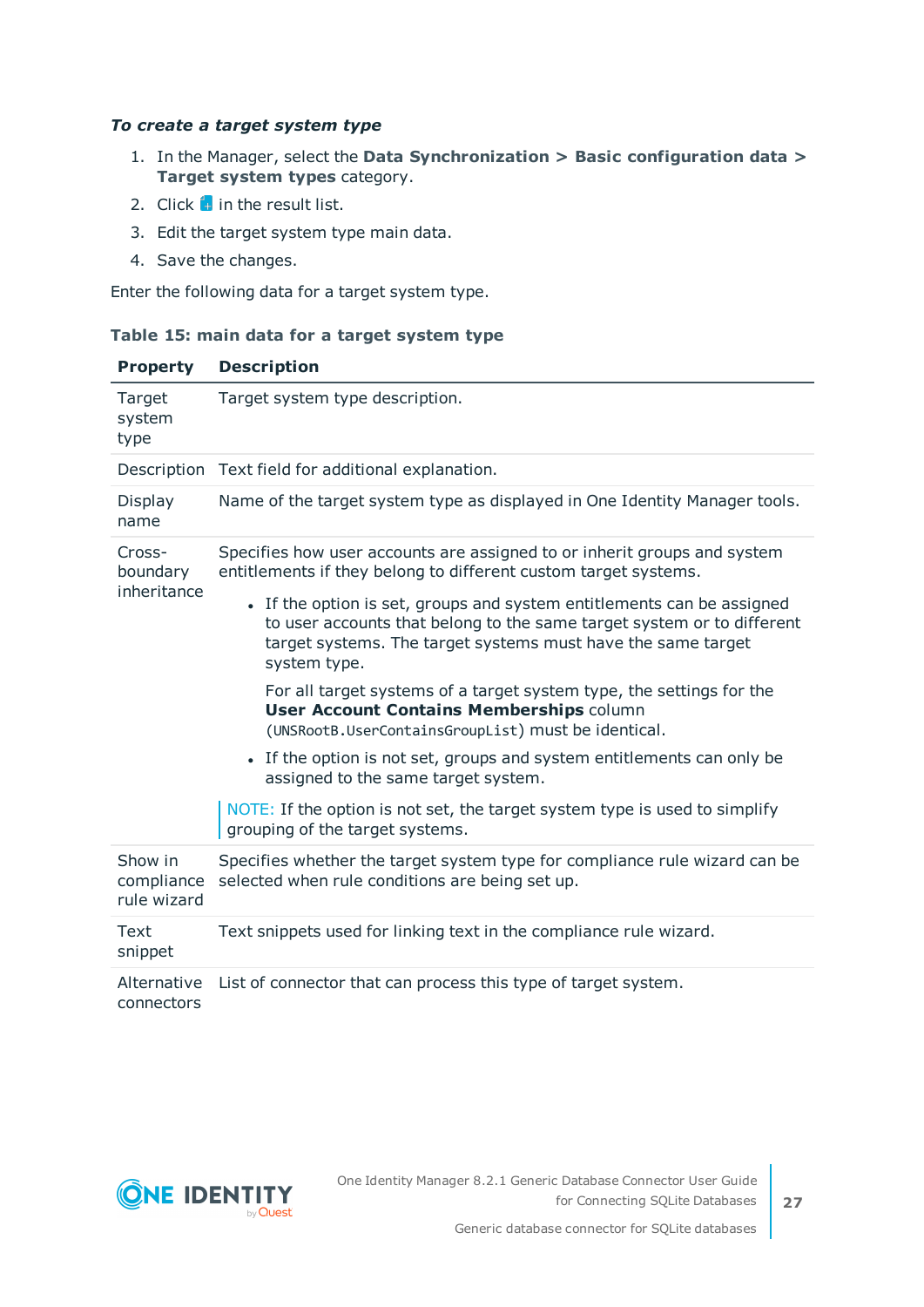### *To add tables to target system synchronization*

- 1. In the Manager, select the **Data Synchronization > Basic configuration data > Target system types** category.
- 2. In the result list, select the target system type.
- 3. Select the **Assign synchronization tables** task.
- 4. In the pane, assign **custom** tables to the outstanding objects you want to handle.
- 5. Save the changes.
- 6. Select the **Configure tables for publishing** task.
- 7. Select the tables that contain the outstanding objects that can be published in the target system and set the **Publishable** option.
- 8. Save the changes.

NOTE: The connector must have write access to the target system in order to publish outstanding objects that are being post-processed. That means, the **Connection is read-only** option must not be set for the target system connection.

### *To publish outstanding objects*

• For each table for which you want to publish outstanding objects, create a process, which is triggered by the event HandleOutstanding and which runs the provisioning of the objects. Use the AdHocProjection process task of the ProjectorComponent process component.

For more information about defining processes, see the *One Identity Manager Configuration Guide*.

### <span id="page-27-0"></span>**Post-processing outstanding objects**

### *To post-process outstanding objects*

1. In the Manager, select the **Data synchronization > Target system synchronization: <target system type>** category.

All tables assigned to the target system type are displayed in the navigation view.

2. Select the table whose outstanding objects you want to edit in the navigation view. All objects marked as outstanding are shown on the form.

TIP:

### *To display object properties of an outstanding object*

- 1. Select the object on the target system synchronization form.
- 2. Open the context menu and click **Show object**.
- 3. Select the objects you want to rework. Multi-select is possible.
- 4. Click on one of the following icons in the form toolbar to run the respective method.

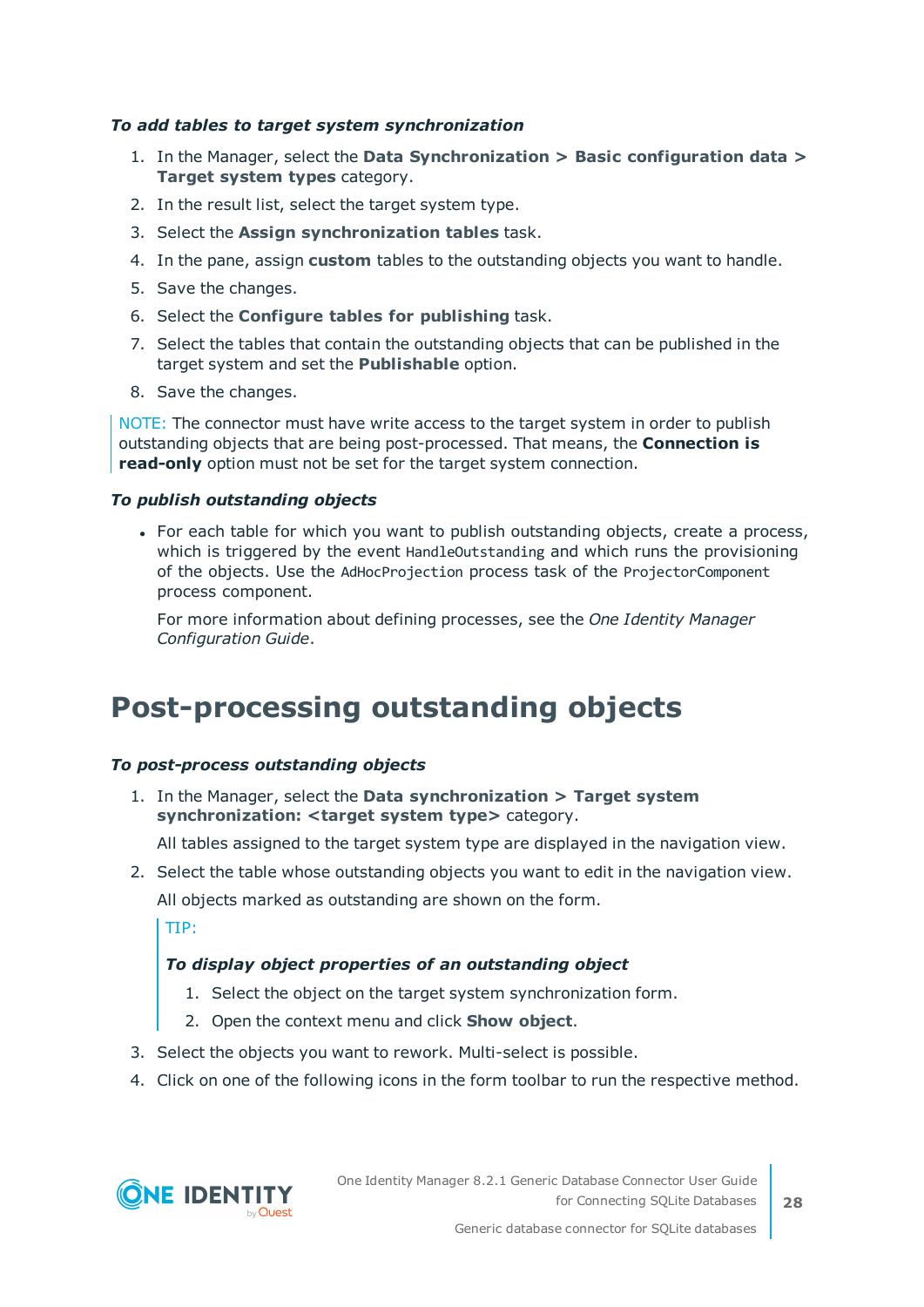|  |  |  |  | Table 16: Methods for handling outstanding objects |  |
|--|--|--|--|----------------------------------------------------|--|
|--|--|--|--|----------------------------------------------------|--|

|     |               | <b>Icon Method Description</b>                                                                                            |  |  |
|-----|---------------|---------------------------------------------------------------------------------------------------------------------------|--|--|
| ľхl | <b>Delete</b> | The object is immediately deleted from the One Identity Manager<br>database. Deferred deletion is not taken into account. |  |  |
|     |               | Indirect memberships cannot be deleted.                                                                                   |  |  |
| Б   | Publish       | The object is added to the target system. The <b>Outstanding</b> label<br>is removed from the object.                     |  |  |
|     |               | This runs a target system specific process that triggers the provi-<br>sioning process for the object.                    |  |  |
|     |               | Prerequisites:                                                                                                            |  |  |
|     |               | • The table containing the object can be published.                                                                       |  |  |
|     |               | • The target system connector has write access to the target<br>system.                                                   |  |  |
|     |               | • A custom process is set up for provisioning the object.                                                                 |  |  |
| Æ   | Reset         | The <b>Outstanding</b> label is removed for the object.                                                                   |  |  |

### 5. Confirm the security prompt with **Yes**.

NOTE: By default, the selected objects are processed in parallel, which speeds up the selected method. If an error occurs during processing, the action is stopped and all changes are discarded.

Bulk processing of objects must be disabled if errors are to be localized, which means the objects are processed sequentially. Failed objects are named in the error message. All changes that were made up until the error occurred are saved.

### *To disable bulk processing*

. Disable the  $\mathbb{D}$  icon in the form's toolbar.

### **Related topics**

- Configuring target system [synchronization](#page-25-1) on page 26
- $\cdot$  Users and permissions for [synchronizing](#page-4-0) on page 5

## <span id="page-28-0"></span>**Configuring the provisioning of memberships**

Memberships, such as user accounts in groups, are saved in assignment tables in the One Identity Manager database. During provisioning of modified memberships, changes made in the target system may be overwritten. This behavior can occur under the following conditions:

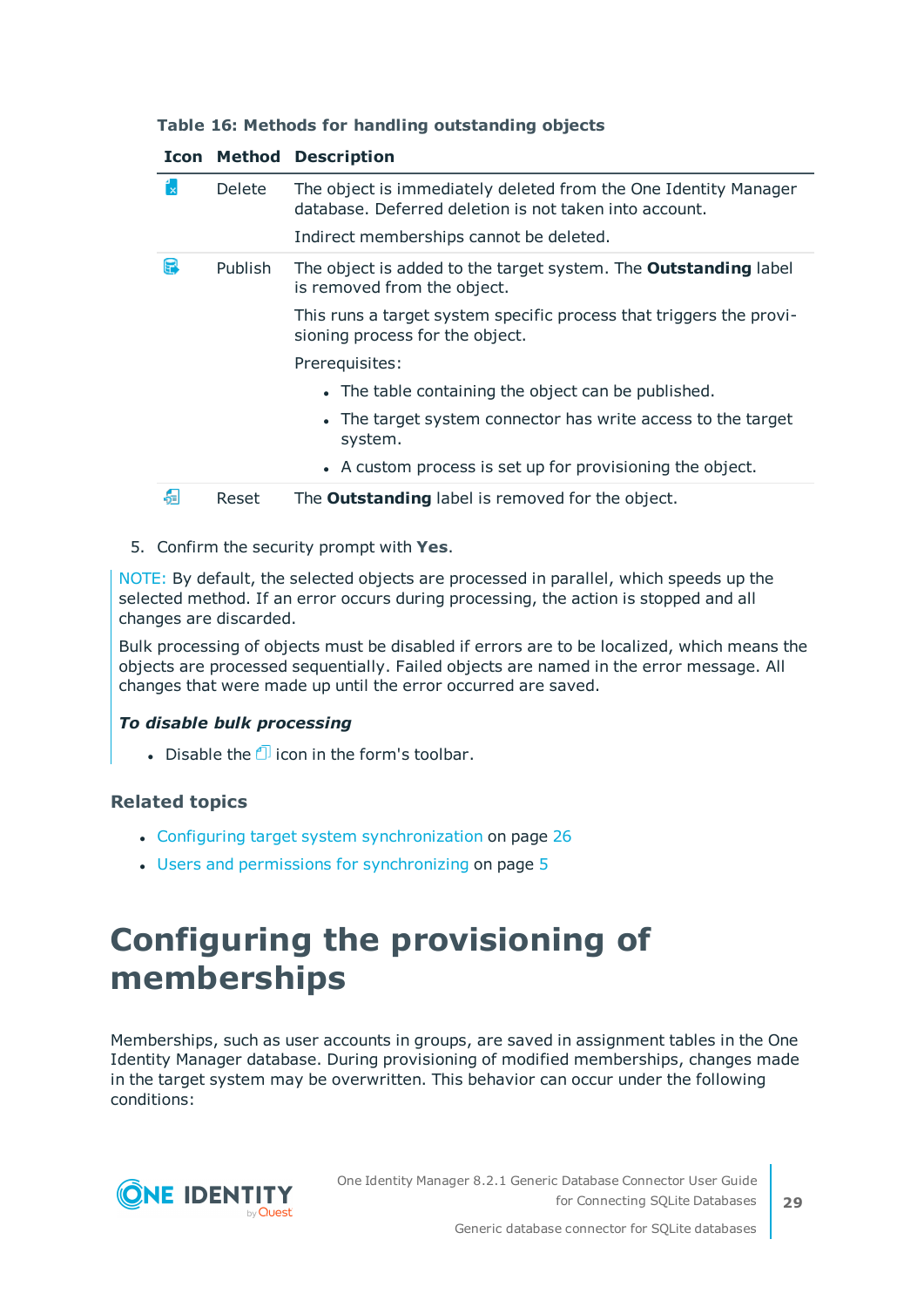• Memberships are saved as an object property in list form in the target system.

Examples: List of user accounts in the Member property of a group - OR - List of profiles in the MemberOf property of a user account

- Memberships can be modified in either of the connected systems.
- A provisioning workflow and provisioning processes are set up.

If one membership in One Identity Manager changes, by default, the complete list of members is transferred to the target system. Therefore, memberships that were previously added to the target system are removed in the process and previously deleted memberships are added again.

To prevent this, provisioning can be configured such that only the modified membership is provisioned in the target system. The corresponding behavior is configured separately for each assignment table.

#### *To allow separate provisioning of memberships*

- 1. In the Manager, select the **Data Synchronization > Basic configuration data > Target system types** category.
- 2. In the result list, select the target system type.
- 3. Select the **Configure tables for publishing** task.
- 4. Select the assignment tables that you want to set up for single provisioning. Multiselect is possible.
- 5. Click **Merge mode**.

NOTE:

- This option can only be enabled for assignment tables that have a base table with a XDateSubItem column.
- Assignment tables that are grouped together in a virtual schema property in the mapping must be marked identically.

Example: ADSAccountInADSGroup, ADSGroupInADSGroup, and ADSMachineInADSGroup

6. Save the changes.

For each assignment table labeled like this, the changes made in One Identity Manager are saved in a separate table. Therefore, only newly added and deleted assignments are processed. During modification provisioning, the members list in the target system is compared to the entries in this table. This means that only modified memberships are provisioned and not the entire members list.

NOTE: The complete members list is updated by synchronization. During this process, objects with changes but incomplete provisioning are not handled. These objects are logged in the synchronization log.

You can restrict single provisioning of memberships with a condition. Once merge mode has been disabled for a table, the condition is deleted. Tables that have had the condition deleted or edited are marked with the following icon:  $\mathbb{E}$ . You can restore the original condition at any time.

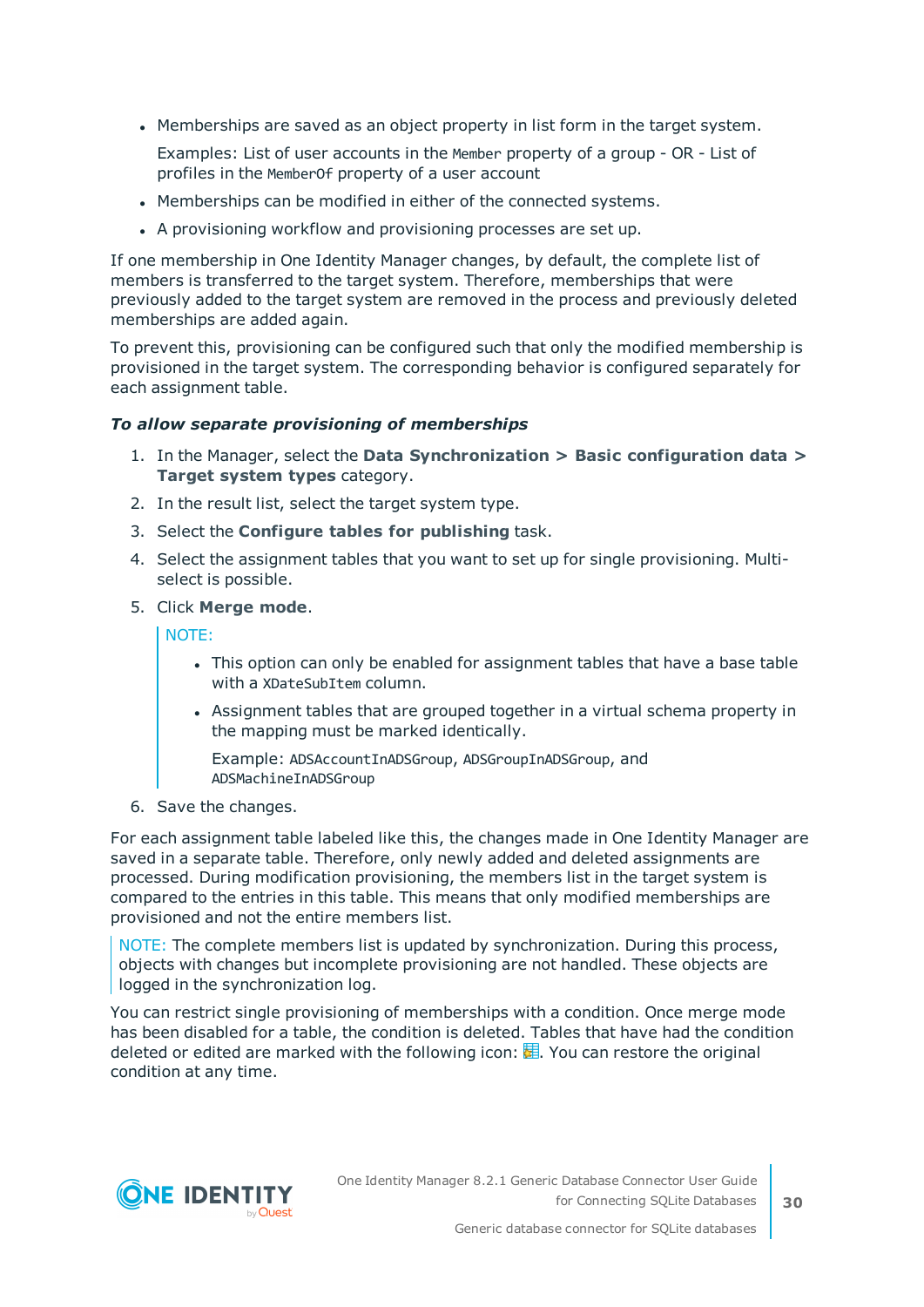### *To restore the original condition*

- 1. Select the auxiliary table for which you want to restore the condition.
- 2. Right-click on the selected row and select the **Restore original values** context menu item.
- 3. Save the changes.

NOTE: To create the reference to the added or deleted assignments in the condition, use the i table alias.

Example of a condition on the UNSAccountBInUNSGroupB assignment table:

```
exists (select top 1 1 from UNSGroupB g
where g.UID UNSGroupB = i.UID UNSGroupB
and <limiting condition>)
```
For more information about provisioning memberships, see the .*One Identity Manager Target System Synchronization Reference Guide*

### <span id="page-30-0"></span>**Configuring single object synchronization**

Changes made to individual objects in the target system can be immediately applied in the One Identity Manager database without having to start a full synchronization of the target system environment. Individual objects can only be synchronized if the object is already present in the One Identity Manager database. The changes are applied to the mapped object properties. If the object is no longer present in the target system, then it is deleted from the One Identity Manager database.

### **Prerequisites**

- A synchronization step exists that can import the changes to the changed object into One Identity Manager.
- The table that contains the changed object is assigned to a target system type.
- The path to the base object of the synchronization is defined for the table that contains the changed object.

Specify the tables that you want to synchronize using single object synchronization and configure single object synchronization for these tables. For more information, see the *One Identity Manager Target System Synchronization Reference Guide*, section *Include custom tables in the synchronization*.

### *To define the path to the base object for synchronization for a table*

- 1. In the Manager, select the **Data Synchronization > Basic configuration data > Target system types** category.
- 2. In the result list, select the target system type.

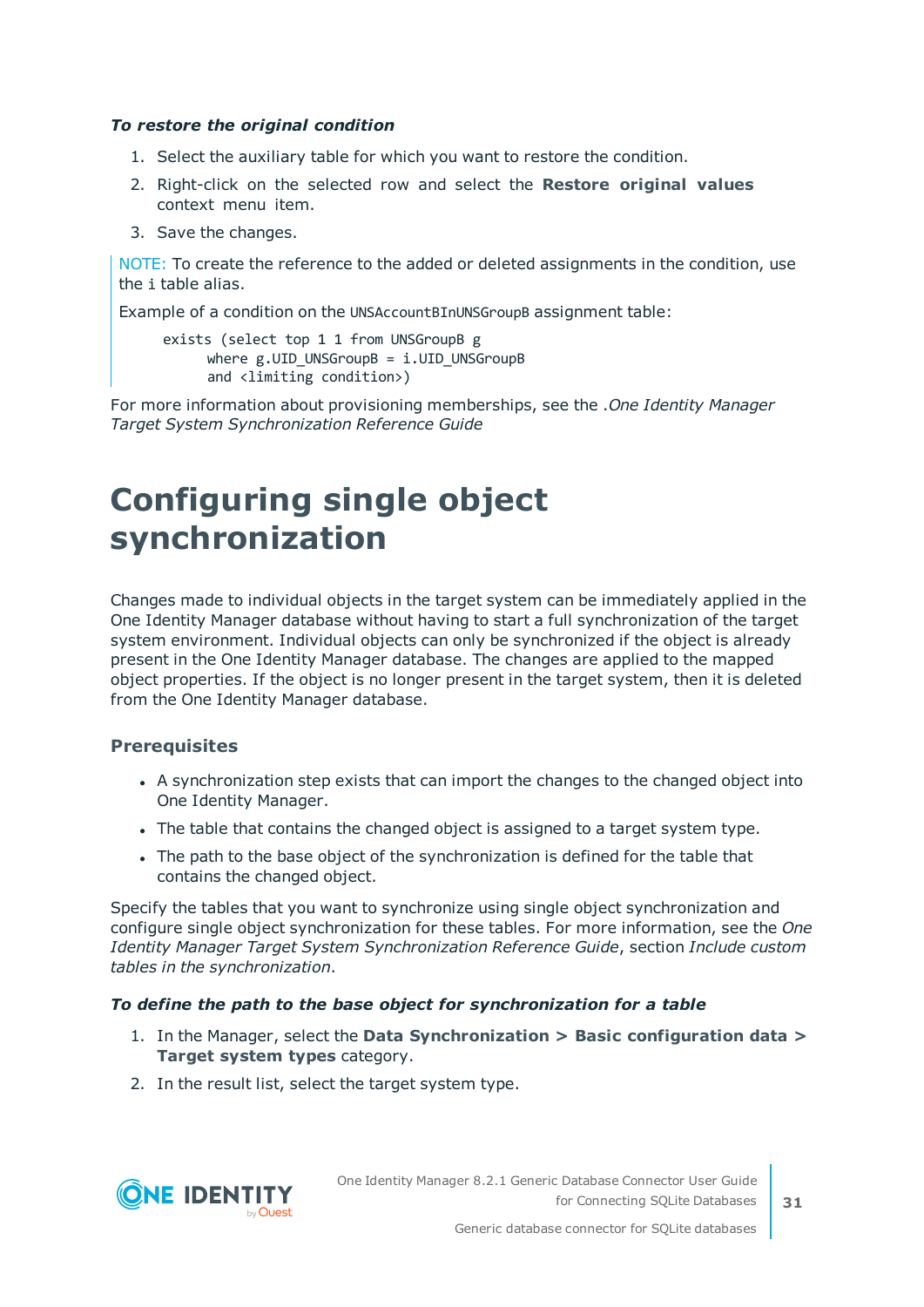- 3. Select the **Assign synchronization tables** task.
- 4. In the **Add assignments** pane, assign the table for which you want to use single object synchronization.
- 5. Save the changes.
- 6. Select the **Configure tables for publishing** task.
- 7. Select the table and enter the **Root object path**.
	- If a concrete base object is defined for the target system, enter the path to the base object in the ObjectWalker notation of the VI.DB.

Example: FK(UID\_GAPCustomer).XObjectKey

If no concrete base object is defined for the target system, enter the XObjectKey of the base table.

Example: <Key><T>DialogTable</T><P>RMB-T-Org</P></Key>

<span id="page-31-0"></span>8. Save the changes.

## **Ignoring data error in synchronization**

By default, objects with incorrect data are not synchronized. For example, a user account is not loaded in the One Identity Manager database if, in the user account table, the formatting script of a column contains an email address detects invalid data. These objects can be synchronized once the data has been corrected. In certain situations, however, it might be necessary to synchronize objects like these and ignore the data properties that have errors. This synchronization behavior can be configured in One Identity Manager.

### *To ignoring data errors during synchronization in One Identity Manager*

- 1. In the Synchronization Editor, open the synchronization project.
- 2. Select the **Configuration > One Identity Manager connection** category.
- 3. In the **General** view, click **Edit connection**.

This starts the system connection wizard.

4. On the **Additional options** page, enable **Try to ignore data errors**.

This option is only effective if **Continue on error** is set in the synchronization workflow.

Default columns, such as primary keys, UID columns, or mandatory input columns cannot be ignored.

5. Save the changes.

IMPORTANT: If this option is set, One Identity Manager tries to ignore commit errors that could be related to data errors in a single column. This causes the data changed in the affected column to be discarded and the object is subsequently saved again. This effects performance and leads to loss of data.

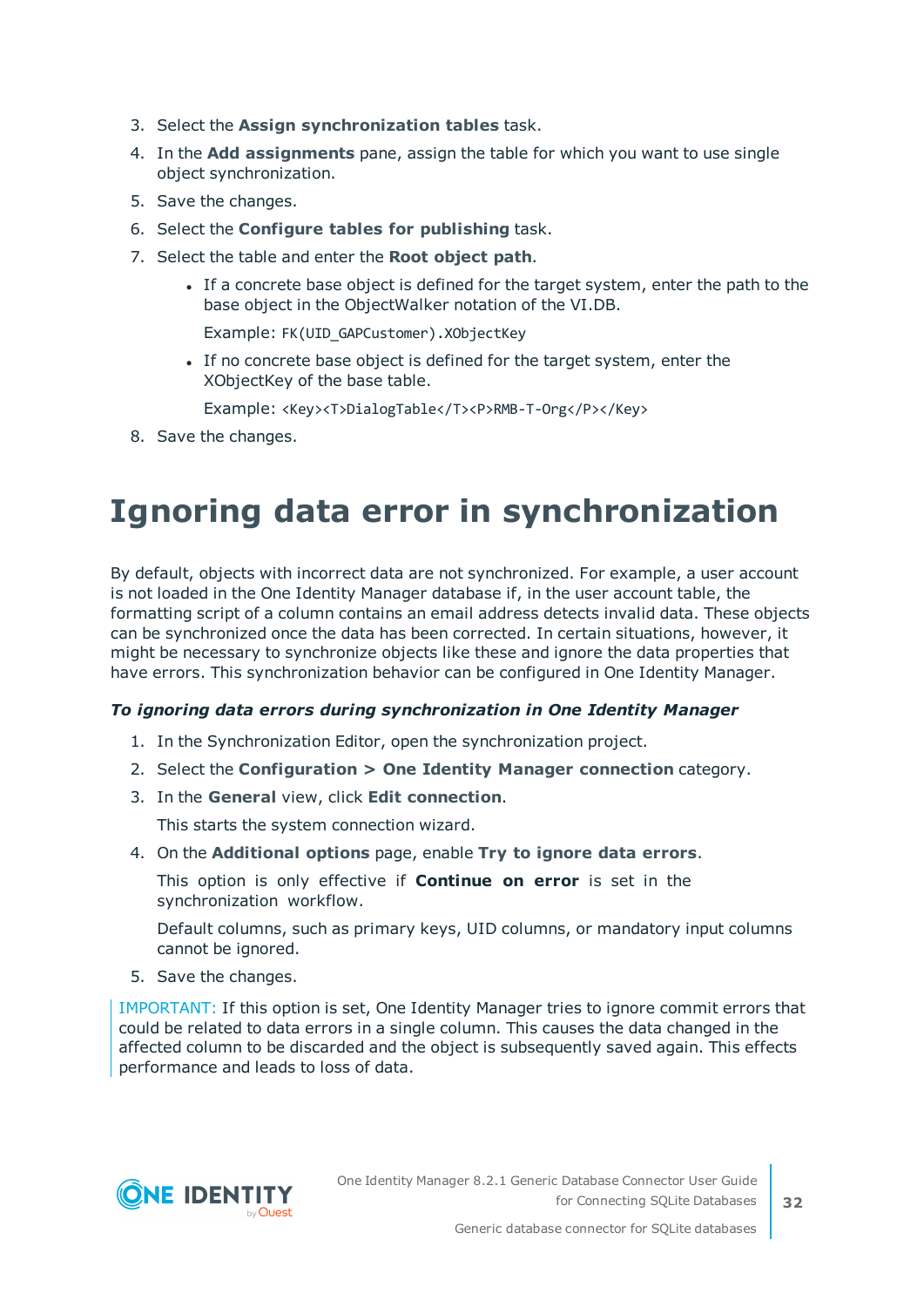Only set this option in the exceptional circumstance of not being able to correct the data before synchronization.

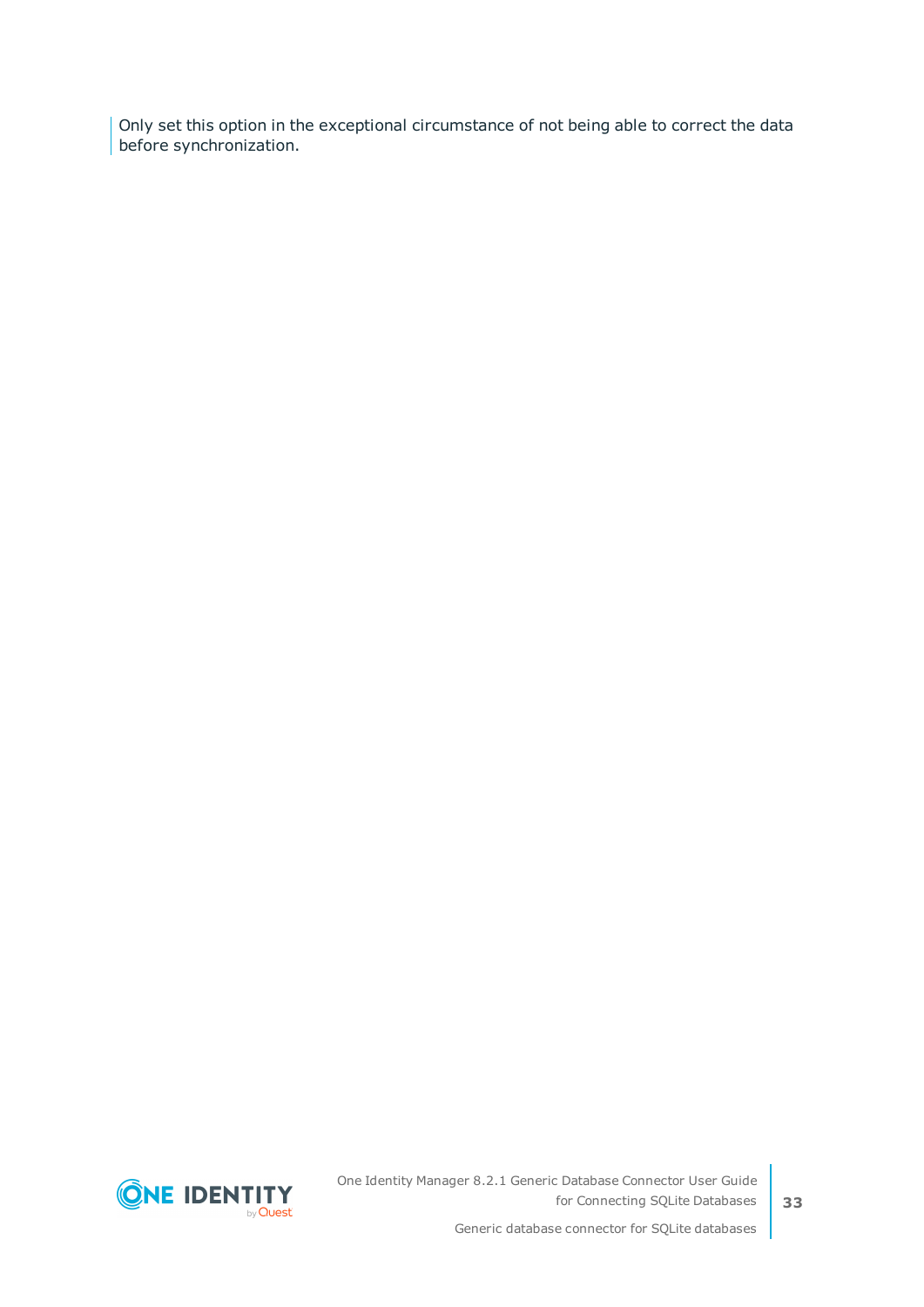# **Troubleshooting**

<span id="page-33-0"></span>For detailed information about correcting errors during synchronization of object hierarchies, see the .*One Identity Manager Target System Synchronization Reference Guide*

## <span id="page-33-1"></span>**Help for analyzing synchronization issues**

You can generate a report for analyzing problems that arise during synchronization, inadequate performance for example. The report contains information such as:

- Consistency check results
- Revision filter settings
- Scope applied
- Analysis of the data store
- Object access times in the One Identity Manager database and in the target system

### *To generate a synchronization analysis report*

- 1. In the Synchronization Editor, open the synchronization project.
- 2. Select the **Help > Generate synchronization analysis report** menu item and click **Yes** in the security prompt.

The report may take a few minutes to generate. It is displayed in a separate window.

3. Print the report or save it in one of the available output formats.

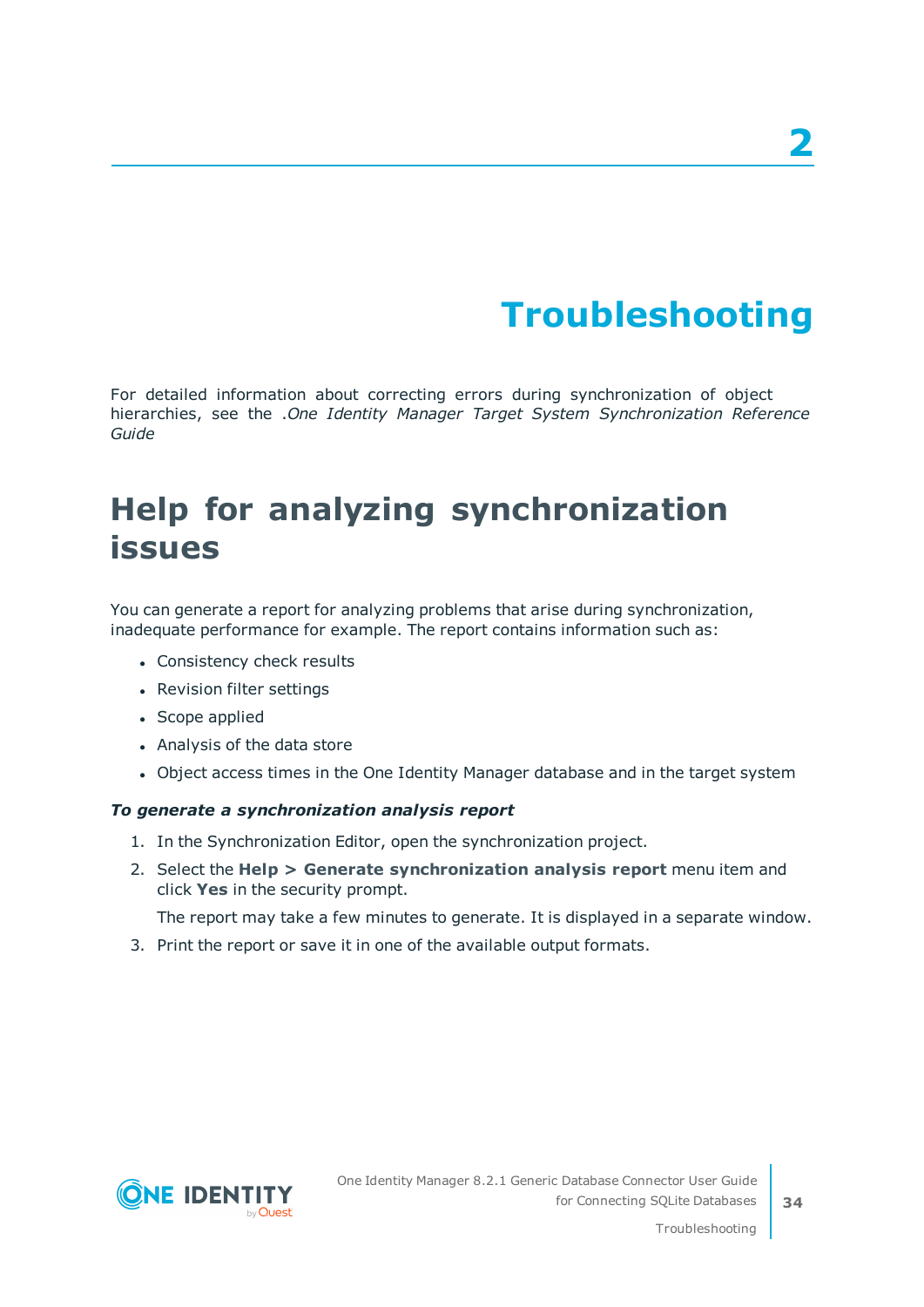<span id="page-34-0"></span>One Identity solutions eliminate the complexities and time-consuming processes often required to govern identities, manage privileged accounts and control access. Our solutions enhance business agility while addressing your IAM challenges with on-premises, cloud and hybrid environments.

# <span id="page-34-1"></span>**Contacting us**

For sales and other inquiries, such as licensing, support, and renewals, visit <https://www.oneidentity.com/company/contact-us.aspx>.

## <span id="page-34-2"></span>**Technical support resources**

Technical support is available to One Identity customers with a valid maintenance contract and customers who have trial versions. You can access the Support Portal at [https://support.oneidentity.com/.](https://support.oneidentity.com/)

The Support Portal provides self-help tools you can use to solve problems quickly and independently, 24 hours a day, 365 days a year. The Support Portal enables you to:

- Submit and manage a Service Request
- View Knowledge Base articles
- Sign up for product notifications
- Download software and technical documentation
- View how-to videos at [www.YouTube.com/OneIdentity](http://www.youtube.com/OneIdentity)
- Engage in community discussions
- Chat with support engineers online
- View services to assist you with your product

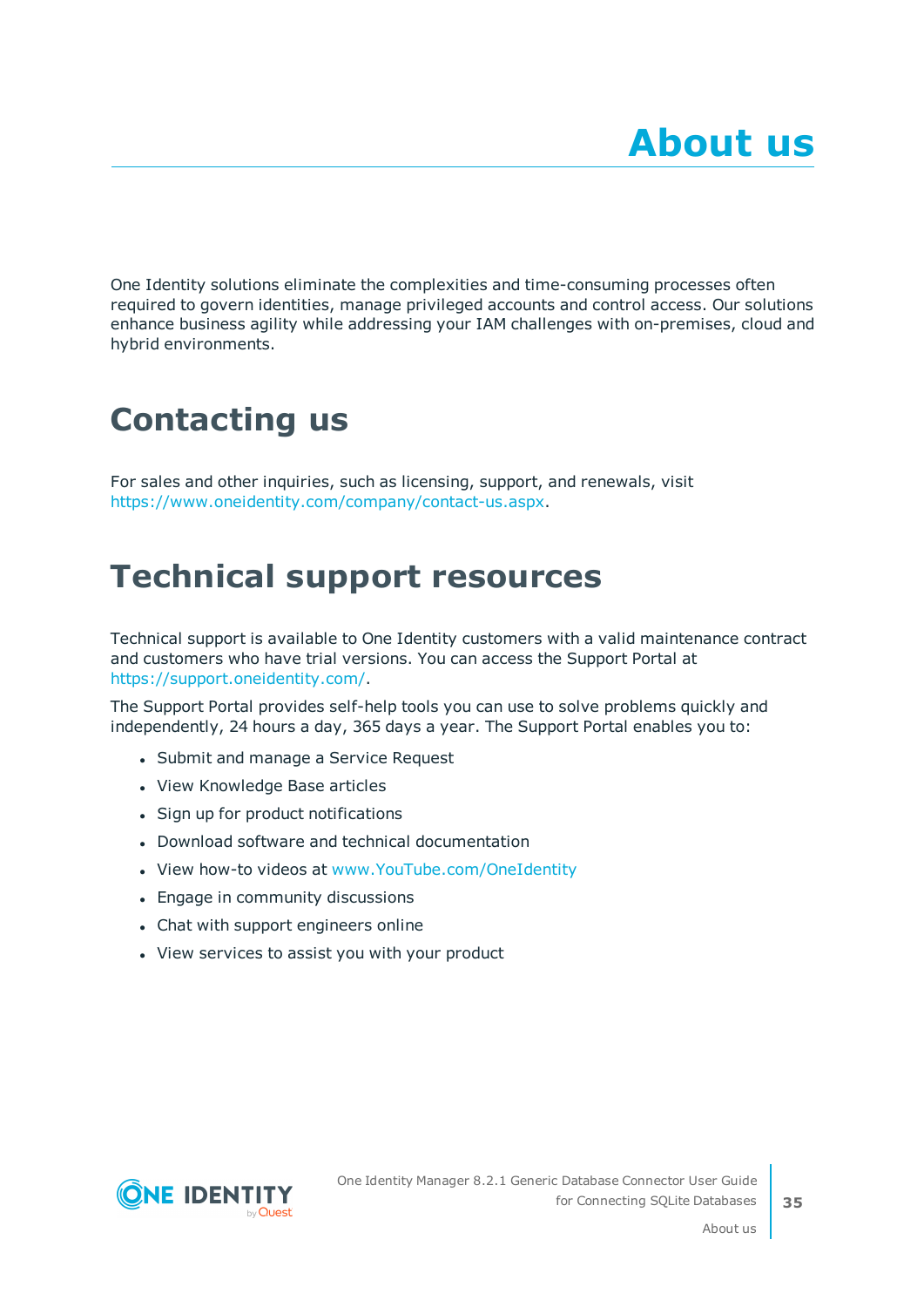# **Index**

### <span id="page-35-0"></span>**A**

application role [5](#page-4-0) application role for synchronization [9](#page-8-0)

### **B**

base object [13](#page-12-0), [31](#page-30-0)

### **D**

database connector generic [4](#page-3-0)

### **J**

Job server edit [10](#page-9-0)

### **M**

membership modify provisioning [29](#page-28-0)

### **O**

object delete immediately [28](#page-27-0) outstanding [26](#page-25-0), [28](#page-27-0) publish [28](#page-27-0) outstanding object [26](#page-25-0)

### **P**

provisioning members list [29](#page-28-0)



### **R**

remote connection server [13](#page-12-0)

### **S**

schema changes [23](#page-22-0) shrink [23](#page-22-0) update [23](#page-22-0) single object synchronization [31](#page-30-0) synchronization start [25](#page-24-0) synchronization analysis report [34](#page-33-1) synchronization configuration [13](#page-12-0), [15](#page-14-0) synchronization log [25](#page-24-1) synchronization server [13](#page-12-0) configure [10](#page-9-0) install [10](#page-9-0) Job server [10](#page-9-0)

### **T**

target system synchronization table to assign [26](#page-25-1) target system type [26](#page-25-1)

### **V**

variable set [13](#page-12-0)

Index